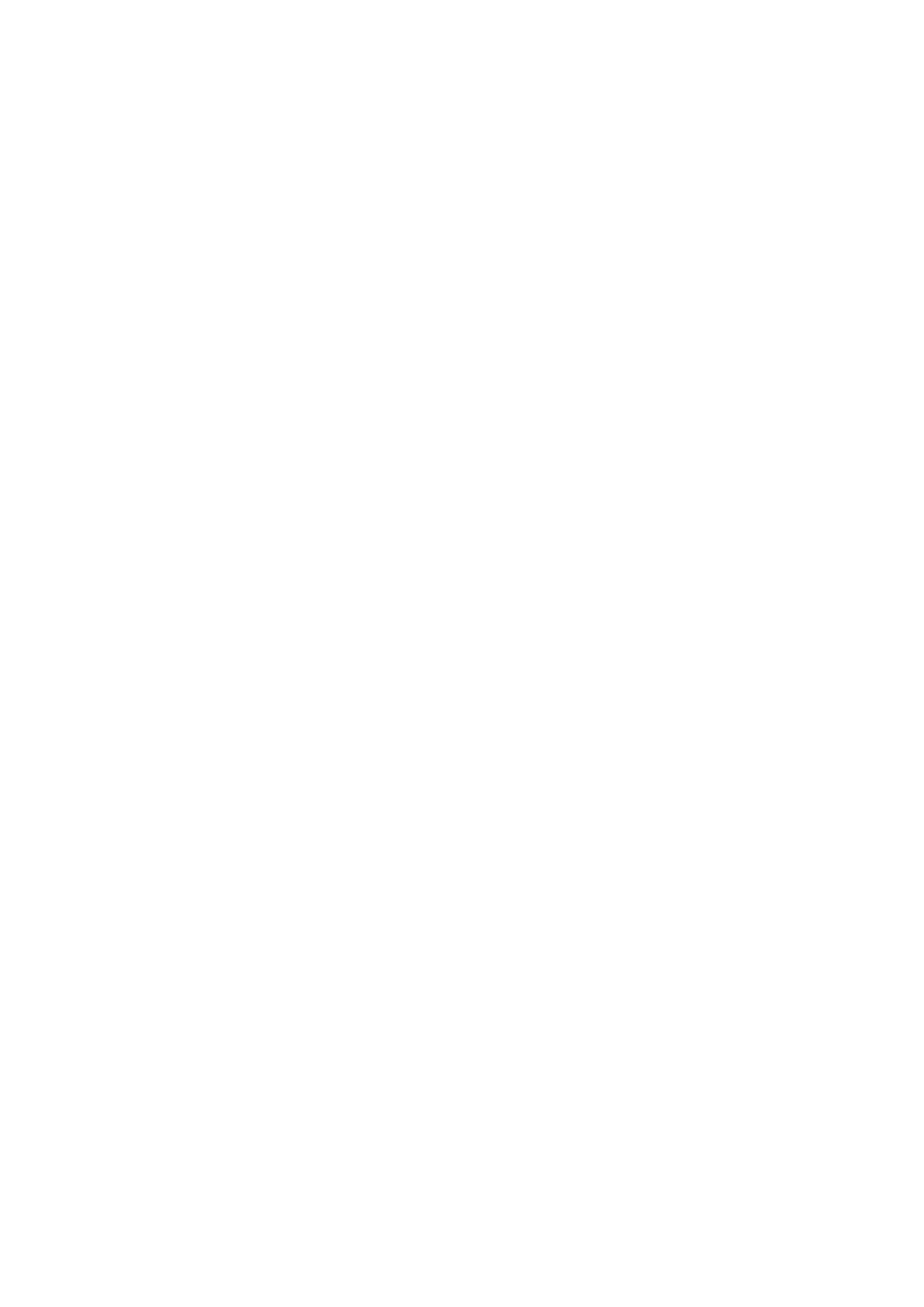Copyright © International Labour Organization 2010 First published 2010

Publications of the International Labour Office enjoy copyright under Protocol 2 of the Universal Copyright Convention. Nevertheless, short excerpts from them may be reproduced without authorization, on condition that the source is indicated. For rights of reproduction or translation, application should be made to ILO Publications (Rights and Permissions), International Labour Office, CH-1211 Geneva 22, Switzerland, or by email:  $public, org. The International Laboratory, Office, we can use the applications.$ 

Libraries, institutions and other users registered with reproduction rights organizations may make copies in accordance with the licences issued to them for this purpose. Visit www.ifrro.org to find the reproduction rights organization in your country.

978-92-2-124199-7 (Print) 978-92-2-124200-0 (Web pdf)

*ILO Cataloguing in Publication Data*

The designations employed in ILO publications, which are in conformity with United Nations practice, and the presentation of material therein do not imply the expression of any opinion whatsoever on the part of the International Labour Office concerning the legal status of any country, area or territory or of its authorities, or concerning the delimitation of its frontiers.

The responsibility for opinions expressed in signed articles, studies and other contributions rests solely with their authors, and publication does not constitute an endorsement by the International Labour Office of the opinions expressed in them.

Reference to names of firms and commercial products and processes does not imply their endorsement by the International Labour Office, and any failure to mention a particular firm, commercial product or process is not a sign of disapproval.

ILO publications and electronic products can be obtained through major booksellers or ILO local offices in many countries, or direct from ILO Publications, International Labour Office, CH-1211 Geneva 22, Switzerland. Catalogues or lists of new publications are available free of charge from the above address, or by email: pubvente@ilo.org

Visit our web site: www.ilo.org/publns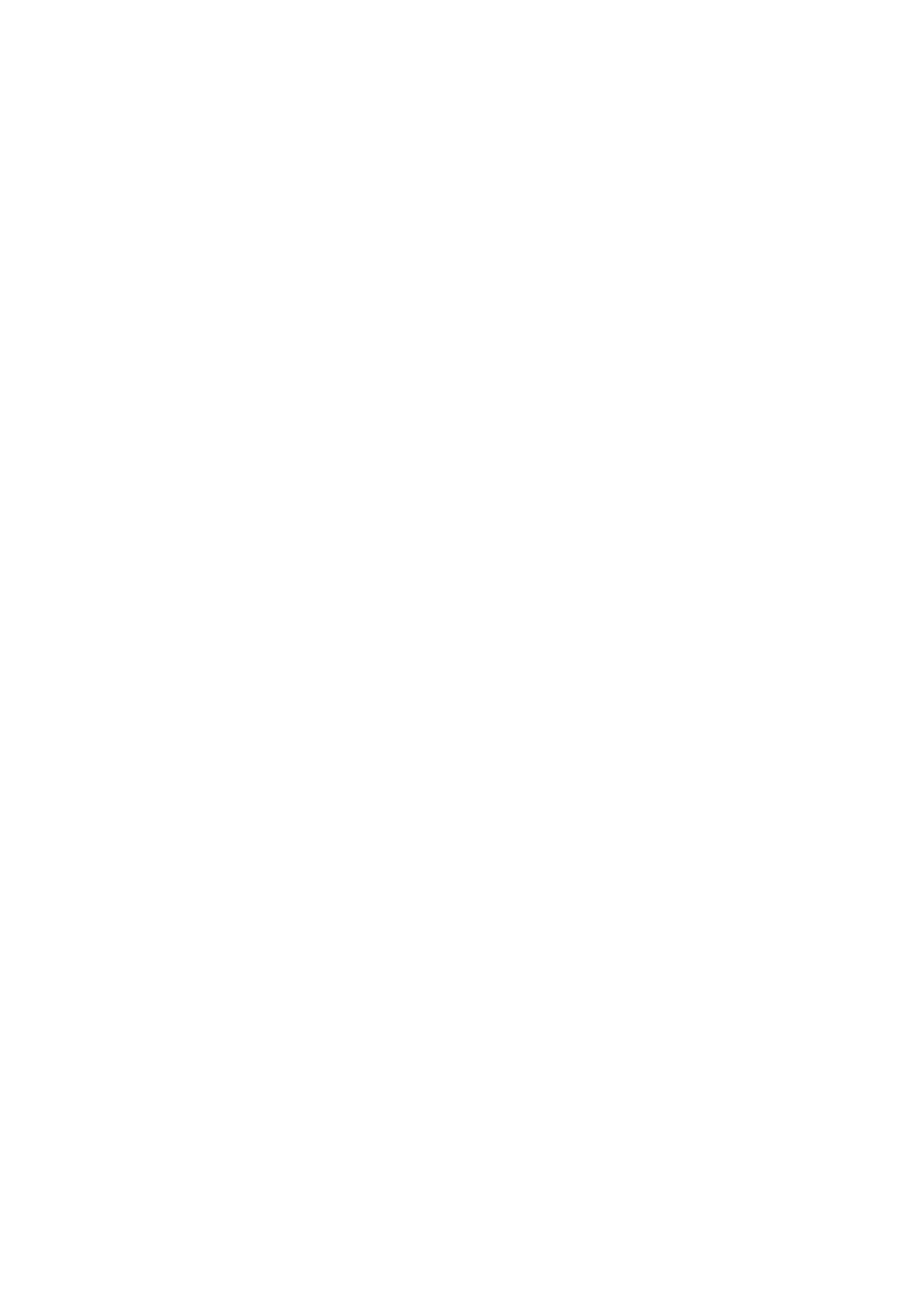### **Preface**

The economy of each municipality, while diverse, is often primarily driven by a few key sectors (or sometimes even one sector), which concentrate significant numbers of workers and enterprises. This paper presents the characteristics of local social dialogue, and how it can contribute to improve labour conditions and businesses in such sectors of the urban economy. It gives insights on how sectoral workers and enterprises can get together with government authorities to discuss issues of common interest and contribute to governance. Its analysis can also be used for multi-sectoral local social dialogue.

This paper is a spin-off product of the SECTOR project "Participatory approaches for construction-related technical assistance in settlement upgrading". While the project had an initial focus on low-income settlements specifically (and produced related material), its research also unveiled the need to study social dialogue at the municipal level.

While social dialogue at the national level (both sectoral or multi-sectoral) have recognized attributes, at the same time, as noted in this paper, there are local level issues related to labour which vary according to the municipality, and are difficult to capture at the national level. Both national and local social dialogues are important. The literature and concrete activities related to national social dialogue abound. Much less is available in regard to local social dialogue. This paper aims at expanding the knowledge on this topic.

It is also important to note that the bulk of the literature and practice related to participatory approaches at the municipal level concentrate on community-based participation and city-wide general processes (a notable example of the latter is the "participatory budgeting" approach, pioneered by the city of Porto Alegre in Brazil, and now spread to many municipalities in developing and also some developed countries). Both community-based and city-wide participatory approaches have brought some labourrelated benefits, especially regarding employment generation in the context of small enterprises and self-employed workers. While this is commendable, there are many other issues which need to be addressed in order to achieve decent work at municipal level. For example, a large number of workers lack the many elements of social protection and/or respect to their rights. These are important issues for reducing urban poverty, yet seldom addressed in participatory processes. In sum, labour-related participation requires a different approach, which would integrate effective practice of social dialogue. This paper aims at addressing this issue and would therefore be of value to the local decision-makers who, although familiar with community-based and city-wide participatory approaches, tend to lack information about social dialogue.

The paper will also be useful for countries where social dialogue at the national level (sectoral or cross-sectoral) is still weak. The strengthening of local social dialogue can trigger a bottom-up process with possible multiplier effects in the sectors of the economy which still face constraints to implement dialogue at the national level.

This paper was written by Carlien van Empel (EMP/COOP) and Edmundo Werna (SECTOR).

> Elizabeth Tinoco **Director** Sectoral Activities Department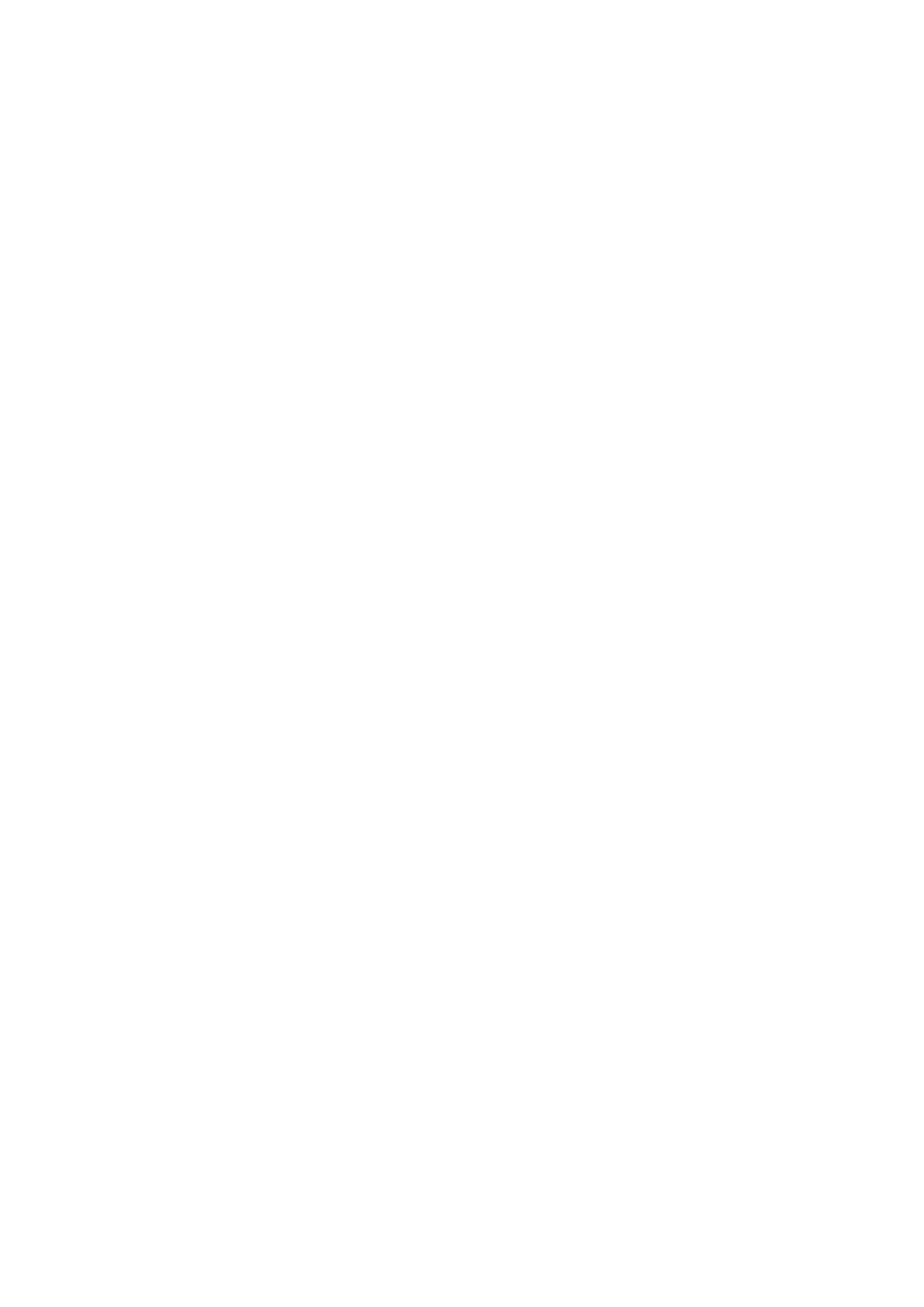### *Contents*

|    |  |                                                         | iii            |
|----|--|---------------------------------------------------------|----------------|
|    |  |                                                         | $\overline{1}$ |
| 1. |  |                                                         | $\overline{1}$ |
| 2. |  |                                                         | 3              |
| 3. |  |                                                         | 5              |
| 4. |  |                                                         | $\overline{7}$ |
| 5. |  |                                                         | 8              |
| 6. |  |                                                         | 11             |
| 7. |  |                                                         | 12             |
| 8. |  |                                                         | 13             |
|    |  |                                                         | 17             |
|    |  | Appendix. Manual for social dialogue in municipalities: | 19             |

*Page*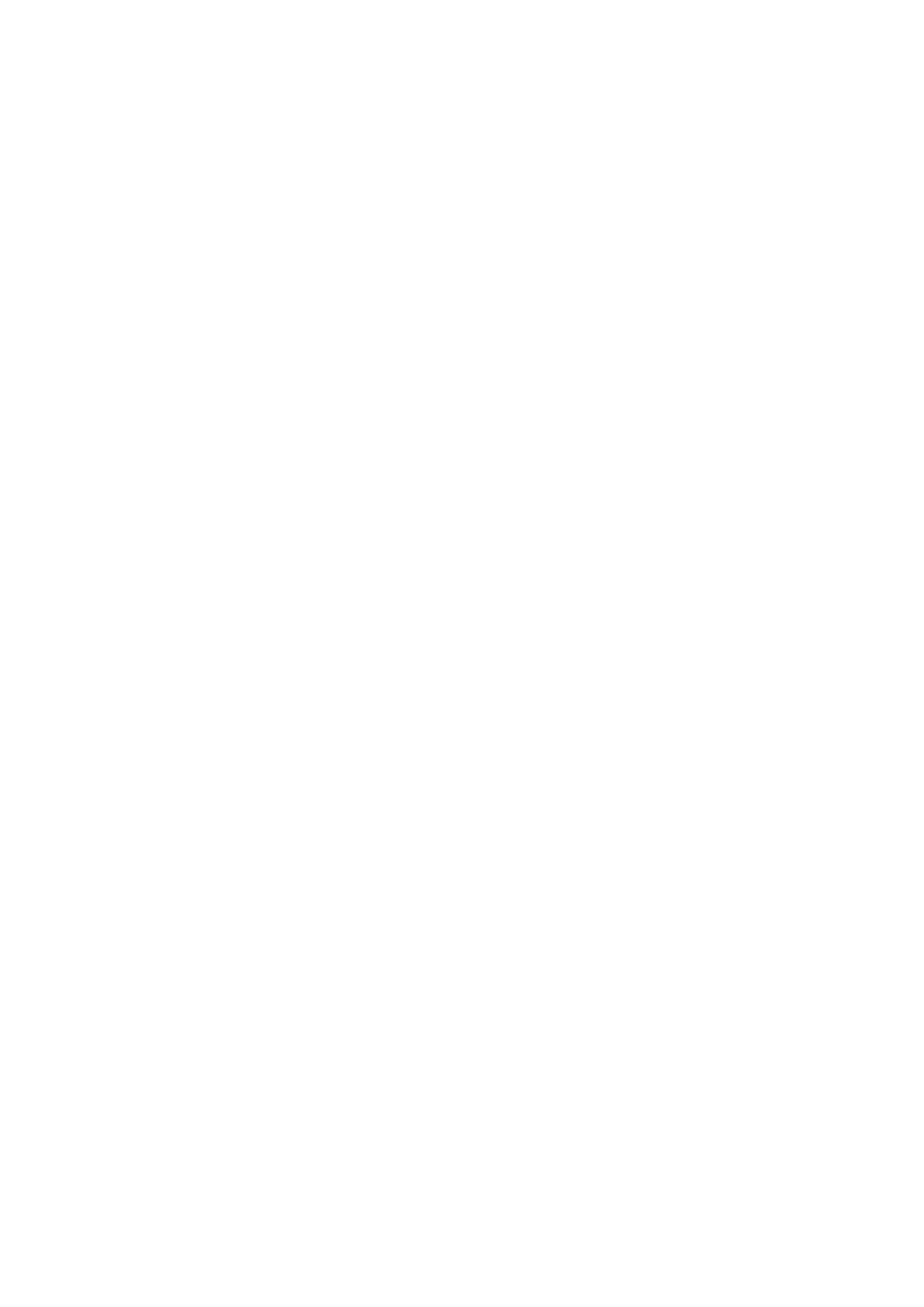## **Introduction** <sup>1</sup>

Participation is central to local/urban governance. There is already a wealthy body of knowledge about urban participatory approaches, and how they feed into governance. But in what regards urban labour specifically, there is so far scattered knowledge about participatory approaches, let alone how they link to governance processes. Throughout the present and the past decades there have been indeed many practices of promoting labour (especially employment-creation) in cities and towns. But the possible participatory practices in which they might be embedded have been seldom analysed.

However, with the continuous trend towards decentralization, a growing number of local authorities and/or other urban actors have engaged in labour-related participation. Yet, there is a need to analyse what has been done, to contrast the labour-related experiences with participatory experiences in other fields (sanitation, housing, etc.) as well as to analyse the value-added of a labour-related approach. These are issues addressed by this paper.

The paper starts by presenting background information on the importance of labour in urban areas, linking it to the concept of decent work (section 1). Next, section 2 notes that the existing community-based and city-wide approaches in urban areas are not enough to properly address the labour issues. This section also explains the importance of a specific labour-related participatory approach. Section 3 puts such an approach into a sectoral perspective. Following, section 4 shows that labour-related participation has already been widely applied at the national level, but it needs adaptations to the urban level. In section 5, the paper presents the roles and contributions of urban social dialogue;  $2$  followed in section 6 by its obstacles and favourable conditions; and in section 7 on how to sustain and institutionalize the process. The paper concludes, in section 8, with a set of recommendations on how to strengthen and scale-up urban social dialogue. The appendix presents a step-by-step abridged manual on the implementation of social dialogue at the municipal level, as an aid to put in practice the ideas presented in this paper.

### **1. The importance of labour in urban areas and the decent work perspective**

Over the next ten years, the ILO estimates that 500 million people will join the world's job markets, most of them young people in developing countries. They will join the 184 million unemployed and the 550 million working poor, all wanting to use their talents and abilities in a productive and gainful manner. Therefore, a large number of jobs have to be provided by the end of this decade simply to employ the new entrants. This would require not only improved economic growth but also policies and programmes to increase the impact of economic growth on decent and productive work opportunities. The inability of cities and towns to productively absorb the influx and generate enough quality jobs has led to rising levels of poverty and insecurity.

www.eadi.org/fileadmin/Documents/Events/General\_Conference/2008/Paper\_Werna.pdf

 $1$  This paper is based on a previous collaboration between the two authors, presented at the 12th EADI (European Association of Development Research and Training Institutes) General Conference, Geneva 24–28 June 2008. For a full explanation about the sources of such previous collaboration, see

 $2$  In this paper, "social dialogue" is sometimes mentioned only as "dialogue". The paper focuses on urban settings, and the terms "municipal", "urban", and "local" social dialogue (or dialogue) are used interchangeably.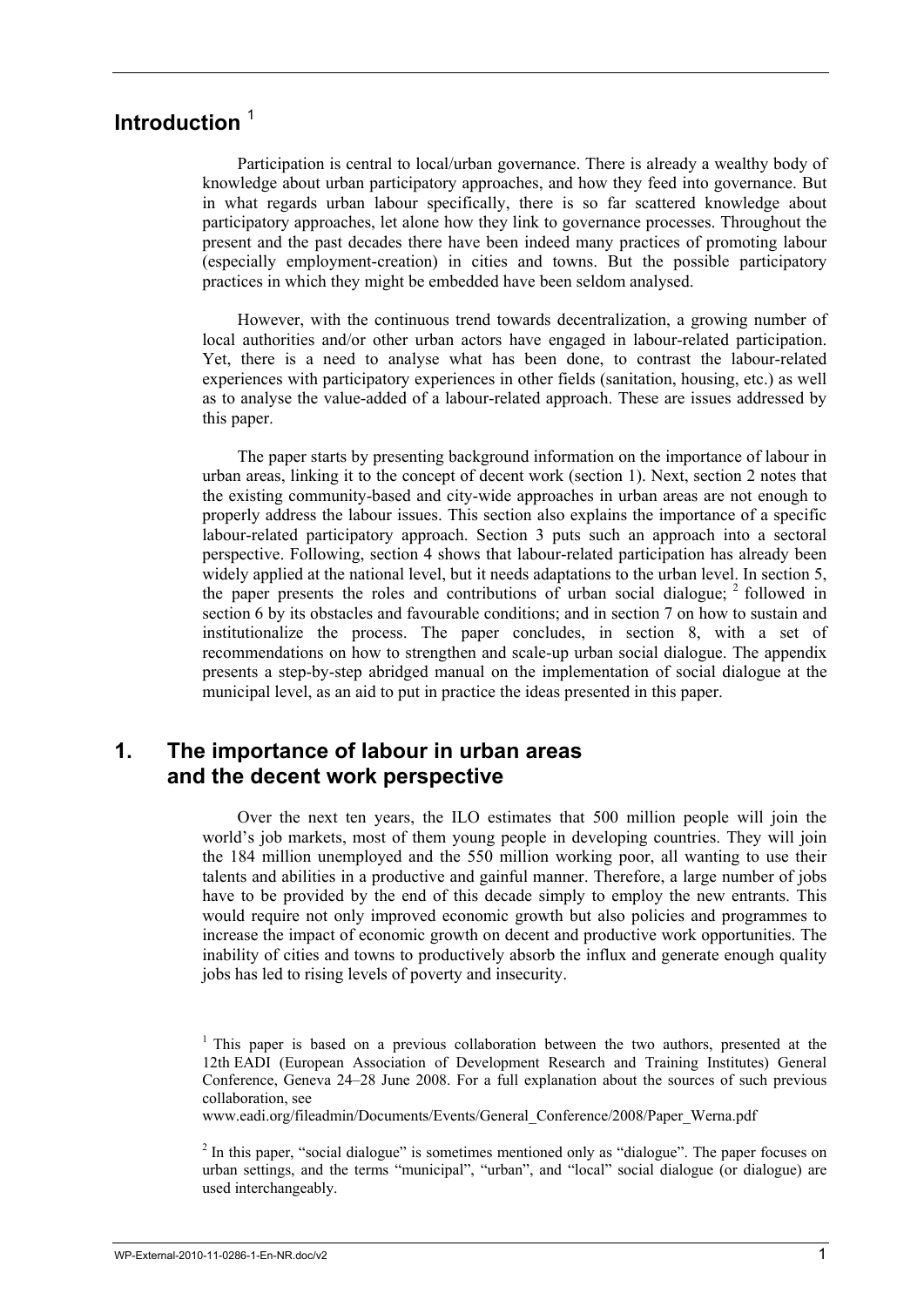At the same time, cities and local governments have a number of areas of comparative advantage for employment creation. For instance, the concentration of supply and demand for a wide variety of services and products in urban areas, that potentially offers great employment opportunities. However, such advantages are often misunderstood or poorly exploited.

A large number of people have to resort to informal employment, and many work in precarious conditions. Many workers in the informal economy are working long hours for low pay without any form of representation or social protection – often in dangerous, and sometimes violent and illegal activities.

The concept of decent work is helpful for the understanding of the specific issue focused by this paper. Therefore, the concept will be explained here.

Decent work is an organizing concept used by the ILO to provide an overall framework for action in economic and social development. It is the converging focus of the four strategic objectives of the ILO, related to the following themes: *employment creation, social dialogue, social protection* and *rights at work*.

The first theme is probably the one that urban specialists are more familiar with. It encompasses the issues which lead to the direct creation of employment or/and which increase the possibilities and potential of workers to access jobs or self-employment (e.g. skills training, development of cooperatives and small, investor driven enterprises, selfemployment, etc.).

The second theme, social dialogue, is basically the participatory approach used in the world of labour – which is not the same as community-based participation or city-wide participation. It can include various forms of negotiation, consultation or simply exchange of information between representatives of governments, employers and workers, on issues of common interest relating to economic and social policy. The main goal is to promote consensus building and democratic involvement among the main actors. Successful social dialogue structures and processes have the potential to resolve economic and social issues, encourage good governance, advance social and industrial peace and stability and boost economic progress.

Thirdly, social protection, is defined by the ILO as aiming, through government action and constant social dialogue, at ensuring that men and women enjoy working conditions which are not only not harmful, but as safe as possible, which respect human dignity, take into account family and social values, allow for adequate compensation in case of lost or reduced income, permit access to adequate social and medical services, and respect the right to free time and rest.

Finally, there is a need to protect or strengthen the implementation of principles and rights of workers. The ILO's Declaration on Fundamental Principles and Rights at Work focuses on four areas: freedom of association and the right to collective bargaining; elimination of forced and compulsory labour; abolition of child labour, and elimination of discrimination in the workplace. Furthermore, a number of other internationally agreed labour standards are central to promoting sustainable and good quality employment, beginning with the Employment Policy Convention.

The bulk of the literature on urban development which deals with labour-related issues concentrates on the first theme, i.e. employment generation. While this is indeed important, it is also essential to address the three other themes. This paper concentrates on the theme of social dialogue, which is about participation. The next section will make inferences to social dialogue within the context of urban governance.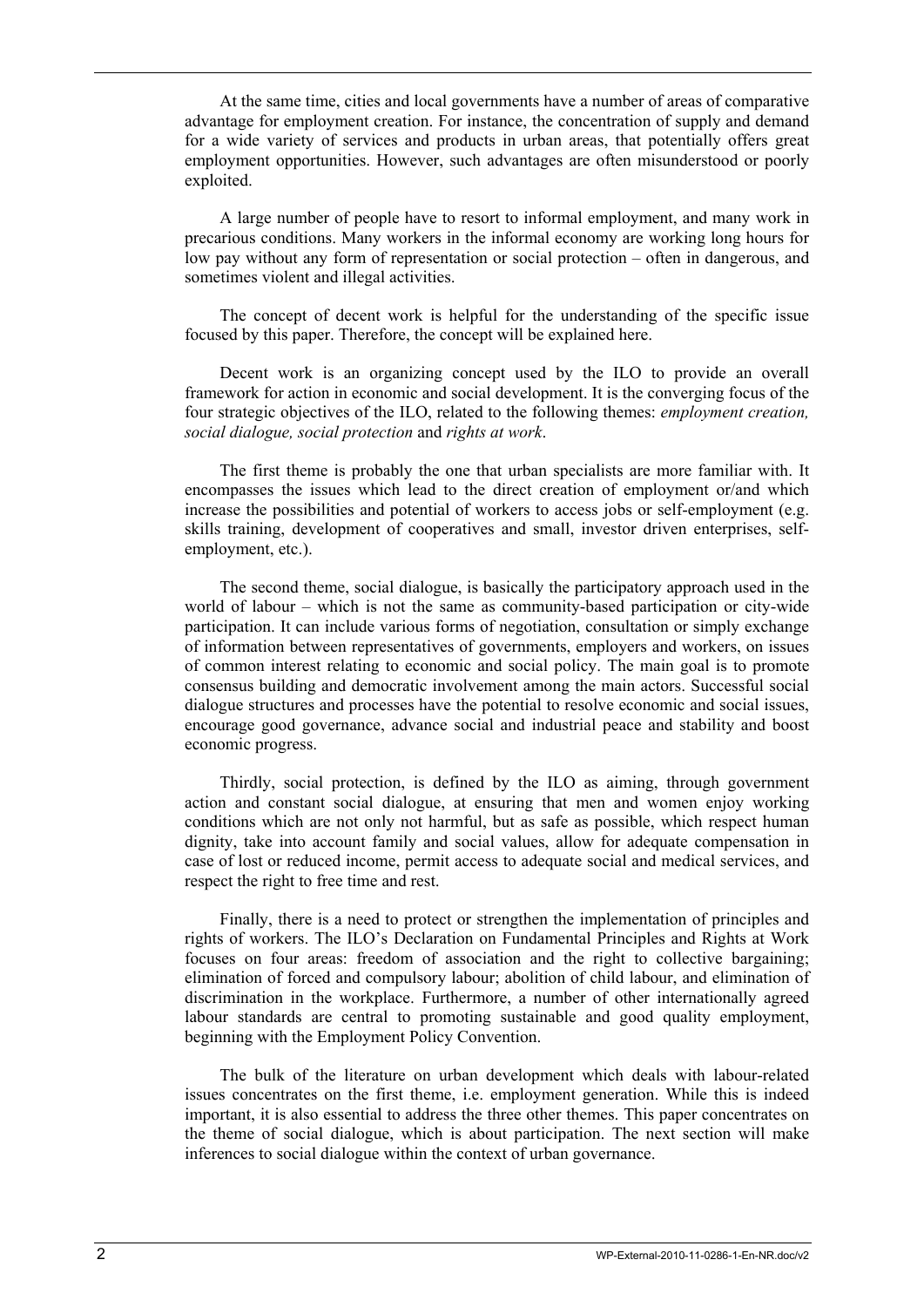### **2. Urban governance and the role of labour-related participation**

In the present and past few decades, literature on governance in general and on urban governance in particular flourished. Among other authors, Werna (2001) made an attempt to summarize the definitions put together in the literature and noted that governance refers to the relationship between civil society and the state. Thus, as a concept, it is broader than government, and more inclusive. Also, governance has been defined as the manner in which power is exercised in the management of a country's economic and social resources for development – following, urban governance refers to the exercise of power in the management of such resources in cities/towns.

In short, urban governance refers to the interplay of the social actors which actually shape the public decisions and activities in a city/town. Therefore, urban governance in different places have different degrees of participation, depending on the social actors which are involved, and on how and to what extent they are involved. Considering the importance of having a more inclusive process, it is necessary to discuss the role, scope and challenges of the existing participatory processes used in urban areas.

The bulk of the literature on participation in urban areas focuses on low-income communities. It dates back from the 1960s with the pioneering work of John Turner (e.g. Turner, 1967, 1968, 1977, Turner and Fichter, 1972), and amasses a large amount of publications up to the present (e.g. Viloria-Williams, 2006; World Bank, 2005; to mention just a few recent publications). It is a consolidated approach which has been, and continues to be, widely used by local actors and international cooperation actors alike.

Such participatory approach has brought benefits for low-income communities, leading to the physical upgrading of their settlements as well as to the improvement of social services such as educational and health facilities, among others. It also helped local authorities and other stakeholders to better understand the needs of low-income communities. However, such an approach is limited in bringing benefits related to decent work.

The present decade or so has also brought to attention the importance of a city-wide participatory approach. For example, the concept of "participatory budgeting", pioneered by the city of Porto Alegre in Brazil; and now spread to many municipalities in different (developing and also some developed) countries, and promoted by international organizations such as UN-Habitat. However, such an approach is also limited in specific relation to decent work issues.

Both community-based and city-wide participatory approaches have brought some labour-related benefits especially regarding employment generation in the context of small enterprises and self-employed producers. While this is commendable, there are many other issues which need to be addressed in order to achieve decent work in urban areas. For example, a large number of workers lack the many elements of social protection and/or respect to their rights (noted in section 3). These are important issues for reducing urban poverty and ensuring sustainable development, yet seldom addressed in participatory processes.

In addition, even the effectiveness of employment-generating activities is limited without a proper participation of organized/unionized workers and associations of formal enterprises/employers. The linkages between the formal and informal sectors of the (urban) economy are already well understood, and do not need to be repeated here. It is known that a large amount of informal sector activity is tied through a sub-contracting chain to formal sector activities. Contrary to what early theses about the informal sector argued, formal and informal workers do not operate in unconnected universes. Therefore, decisions that affect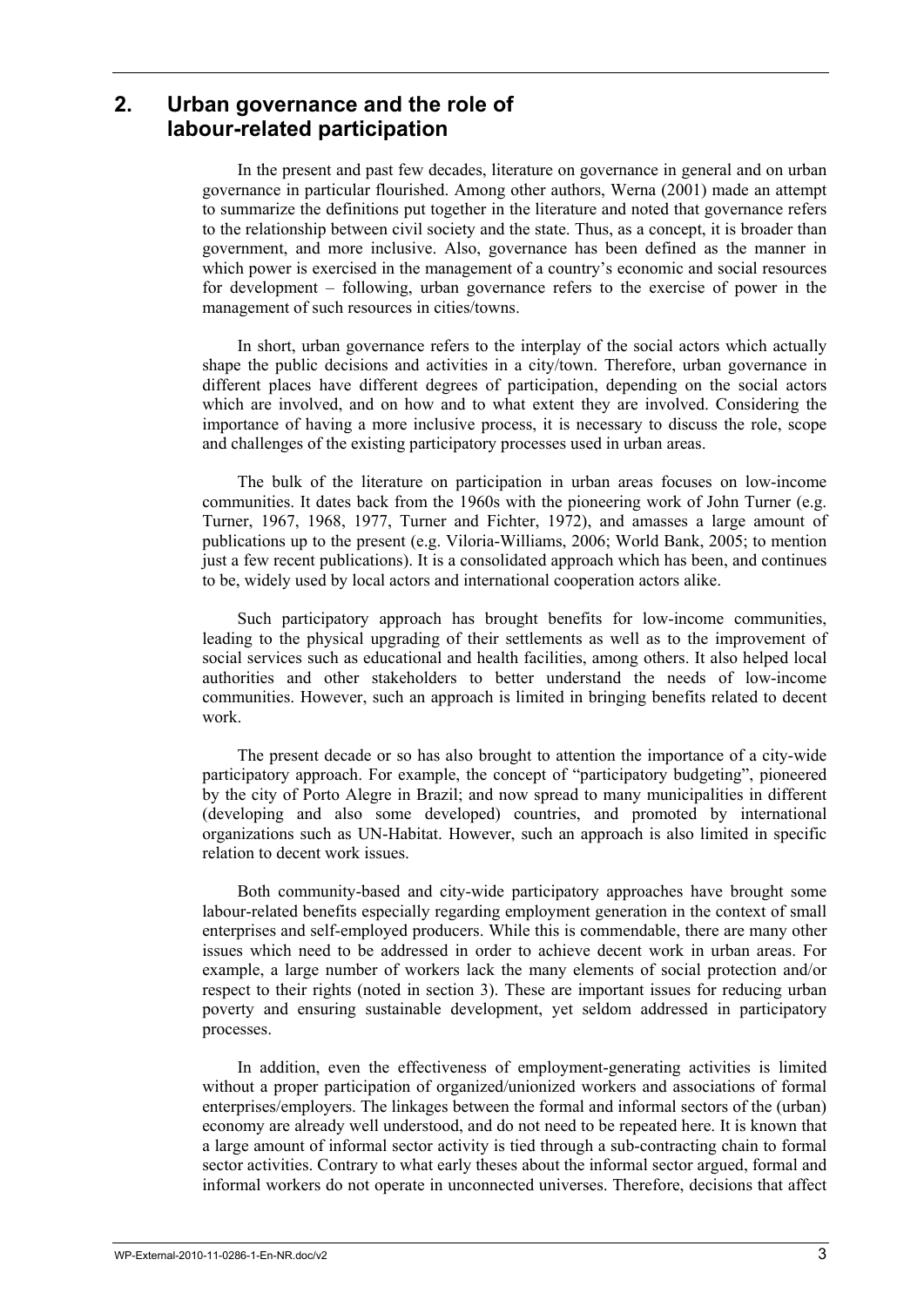informal workers and small enterprises are tied to larger scale businesses as well as negotiations with formal workers. Therefore, it is important to address such linkages on an integrated way, which by and large have not been addressed through community-based and city-wide participation.

In sum, labour-related participation requires a different approach. Socially viable cities cannot exist without ensuring fair representation and involving workers, enterprises and other stakeholders in the decision making process that affect them. Various aspects of work are related respectively to the role of the government, companies and the workers themselves. It is therefore important to have a forum for dialogue among these actors  $-$  a participatory process involving them all – to establish a common and mutually beneficial agenda, which seeks synergies and complementarity and avoids duplication of effort.

Section 1 outlined the basic definition of social dialogue, which is the participatory approach used in the "world of labour". It involves the principal actors in this field, employers, workers and government (also known as a tripartite process). Other actors active in labour-related initiatives, such as NGOs, sometimes participate in the process as well. The purpose of social dialogue is to jointly discuss questions related to decent work and put forward solutions leading to concrete activities for implementation.

In social dialogue at the national level, the workers are represented by the trade unions, the employers by employers' organizations and the Government by the Ministry of Labour (when the matter under discussion specifically relates to a particular sector of the economy, the ministry responsible for that sector also takes part).

In the case of urban/municipal social dialogue, the workers and employers should be represented by their respective organizations in the municipality and the government by the local authority. Federal and provincial bodies may also send their representatives. Urban/municipal social dialogue also offers an opportunity for other locally organized actors, which very often are not represented at national or even provincial level, notably the associations of informal workers and/or businesses, and cooperatives, <sup>3</sup> together with grassroots community associations and social movements (housing, women's movement).

Furthermore, it should be noted that the decent work questions of national relevance do not necessarily apply to all municipalities in a given country  $-$  in addition to the fact that they do not include other issues specific to each municipality. A possible integrated urban plan of action on decent work, derived from a social dialogue process in a given municipality, has the advantage of focusing specifically on local questions, which cannot be addressed in detail in the overall policies of the Ministry of Labour. Also, such an urban programme, because it is local, is more flexible and can take specific measures more quickly than national-level initiatives, depending on the extent of decentralization in the country.

There is a significant amount of efforts to strengthen the roles of local actors in labour policy-making and implementation. This reinforces the importance of social dialogue, as a platform to bring together and jointly conduct efforts which by and large have been dispersed – as well as to bring on board new issues not yet discussed.

Given the above reasoning, social dialogue can add value to a participatory process of urban governance, by bringing on board social actors not yet included or prominent in the

 $3$  The case of cooperatives is specific in this regard. Depending on the context, primary (local) cooperatives do have representative bodies such as cooperative unions, federations or confederations. However, in many countries the vertical linkages of the cooperative movement are weak, impacting on the capacity of the cooperative movement to effectively participate in social dialogue at national and local level.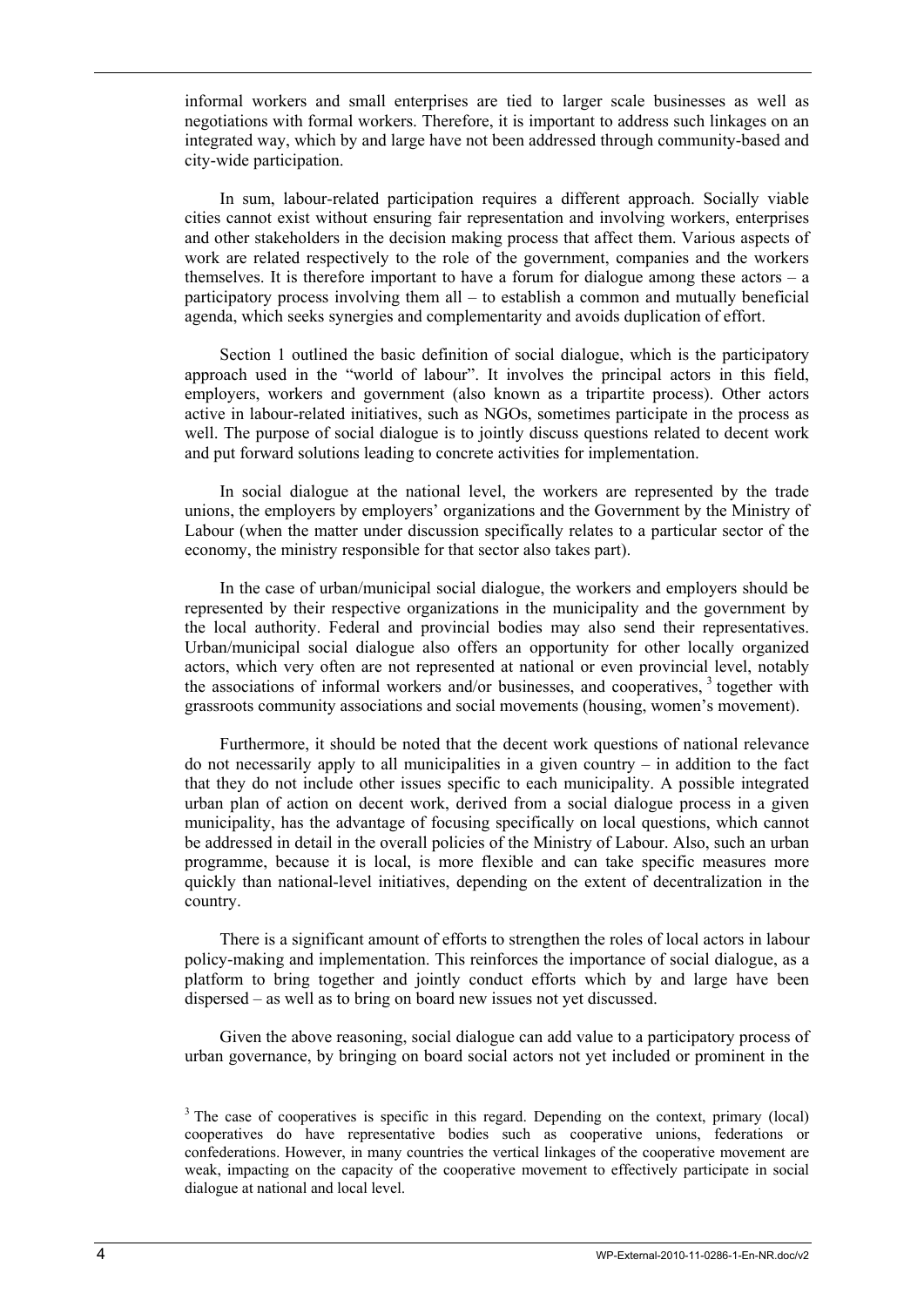existing urban participatory approaches, and by holistically addressing decent work and its impact on urban poverty reduction.

Social dialogue has been widely used at the national level by the ILO and other actors. The use at the urban level is still incipient, and, as noted in the beginning of this paper, deserves more attention. But it is possible and important to make inferences about the adaptation of the existing methodology to the urban level, as well as to analyse some existing experiences. This will be presented in the following sections, beginning with a sectoral approach.

### **3. The perspective of the sectors of the urban economy**

While the economy of cities is diverse, it is frequently driven by one or a few sectors. Such sectors not only concentrate large numbers of workers and enterprises, but often also shape the very character of a city. Many cities are known as 'touristic cities', 'manufacturing cities', 'commerce cities', 'college (education) cities', 'service cities', etc. Construction, transport and utilities are also often key sectors of the economy of cities, providing support services which are crucial for the operation of other sectors.

There are three ways through which local social dialogue can be of value for specific sectors:

- (1) *Sectoral focus from the beginning:* local social dialogue involving representatives of workers and employers in a given sector and government authorities. At least the key sectors of the local economy have a critical mass of workers and enterprises to form workers' and employers' organizations at the local level - and many already exist. Box 1 presents a case of social dialogue in the construction sector in the city of Hong Kong, which led to the creation of more businesses and employment. The experience of leading sectors of the local economy in social dialogue can set an example of good practice for the remaining sectors. Sectoral social dialogue is important because of the specificity of issues related to labour and enterprises in each sector.
- (2) *Common points for specific sectors:* when an issue is common to a number of sectors, the representatives of their workers and employers may find it useful to join forces to discuss it. An example can be public private partnerships, , in which companies from multiple sectors can be involved in contracts with local governments to supply goods and services – e.g. infrastructure, water, electricity, waste management, catering for public schools and hospitals. During periods of local government planning, the representatives of such sectors could get together with local authorities to discuss possible improvements in the procurement process, etc. Another example relates to the specific sectors where there is a large magnitude of local informal workers and enterprises. Workers' and employers' organizations of such sectors may find it helpful to engage in dialogue with local authorities about policies to help the informal workers and enterprises to join the mainstream of the local economy.
- (3) *General start-up to trickle-down to sectors:* in municipalities where sectoral workers and employers are not organized, one alternative would be a general process of local social dialogue. Such form of local social dialogue can pave the ground for future sectoral dialogue (in addition to giving a boost to the local economy in general). A number of subsequent boxes in this paper (referred to in the specific sections where they appear) provide examples of how such type of dialogue can get started – such as the experience of the city of Marikina or the LEDAs (local economic development agencies).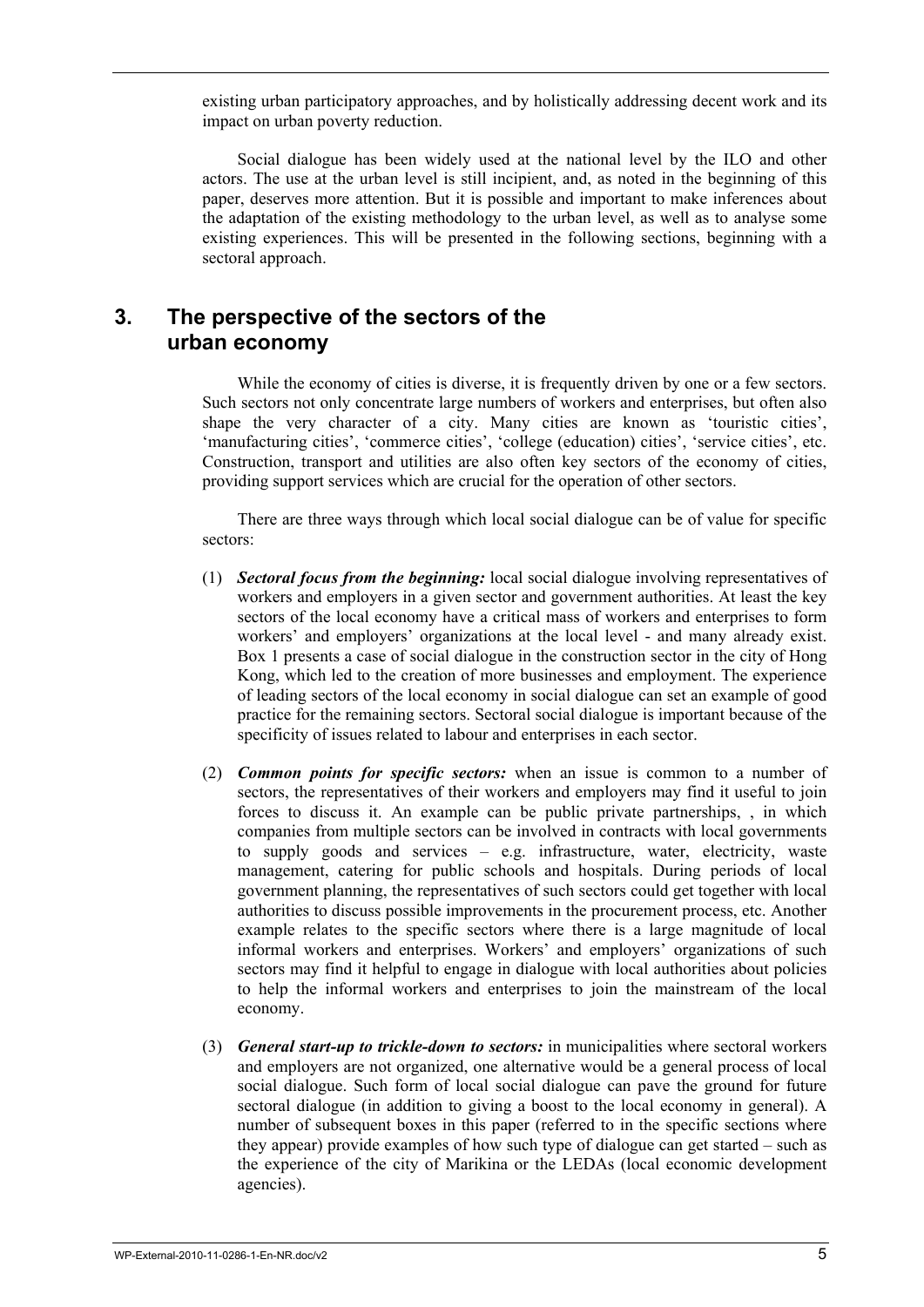The specificities of local social dialogue will be examined next.

#### **Box 1 Social dialogue for job creation and improvement of working conditions in the construction sector in Hong Kong**

The construction industry was severely hit by the financial crisis throughout the world, and Hong Kong was no exception. Unemployment rose, forcing many construction workers who have worked in the industry for more than 20 years to look for employment in other sectors. Throughout the world, it was estimated that at least 5 million construction workers were laid-off during 2008, with a similar estimation for 2009. BWI (Building and Wood Workers International) reported that, in August 2009, while the official unemployment rate in Hong Kong was at 5%, the rate for construction workers was much higher, at 12.7%. In addition, in a trade union survey, 50% of those interviewed stated that they were underemployed and at least 20% stated that they have been out of job for a month or longer.

In an effort to address the crisis, CITU (Concrete Industry Trade Union) held dialogues with the MTRC (The MTR (Mass Transit Railway Corporation) was established in 1975. The sole shareholder was the Hong Kong Government. The Company was re-established in June 2000 after the Government sold 23% of its issued share capital to private investors in an Initial Public Offering. MTRC shares were listed in the Stock Exchange of Hong Kong on 5 October 2000. The operations of the other Government-owned rail operator, the Kowloon-Canton Railway Corporation, were merged into the MTR in 2 December 2007).

Afterwards, workers (CITU) and employers (MRTC) together approached the Hong Kong government to begin construction of infrastructure projects that it had proposed earlier. According to BWI, CITU and MRTC successfully dialogued with the Hong Kong government to approve 12 billion Hong Kong dollars for the construction of the West Island Line project. This new project, which began in August 2009, plans to create 5,000 new jobs for the construction industry. There are currently 10 project sites under construction with 2,000 workers already employed by sub-contractors of MTRC. According to the MTRC, the breakdown of the overall 5,000 jobs is the following:

- Bar Benders: 7 per cent
- Carpenters: 8 per cent
- Concrete workers: 7 per cent
- Plant operators: 11 per cent
- Skilled workers (building facilities and electrical devices): 21 per cent
- Skilled workers (civil) and general workers: 46 per cent

The project will also provide further 1,600 jobs for more supervisory and technical positions such as:

- Director / project manager: (3%)
- Assistant project manager / Senior engineer: (15%)
- Engineer / Assistant engineer: (39%)
- Site supervisor (technical): (43%)

Furthermore, in early November 2009, the MTRC invited the Hong Kong unions to conduct occupational health and safety trainings on the sites. The unions were scheduled to conduct other rounds in 2010, when the MTRC employs more workers in the project sites. In a recent meeting between the MTRC and the unions, others issues such as back wages and the sub-contract system were also discussed.

Source: data for this box was provided in November 2009 by the Asia and Pacific Office of BWI (Building and Wood Workers International). The Asia and Pacific Office of BWI confirmed and updated information for two articles posted in BWI´s website: www.bwint.org/default.asp?index=2383&Language=EN and www.bwint.org/default.asp?index=2360&Language=EN.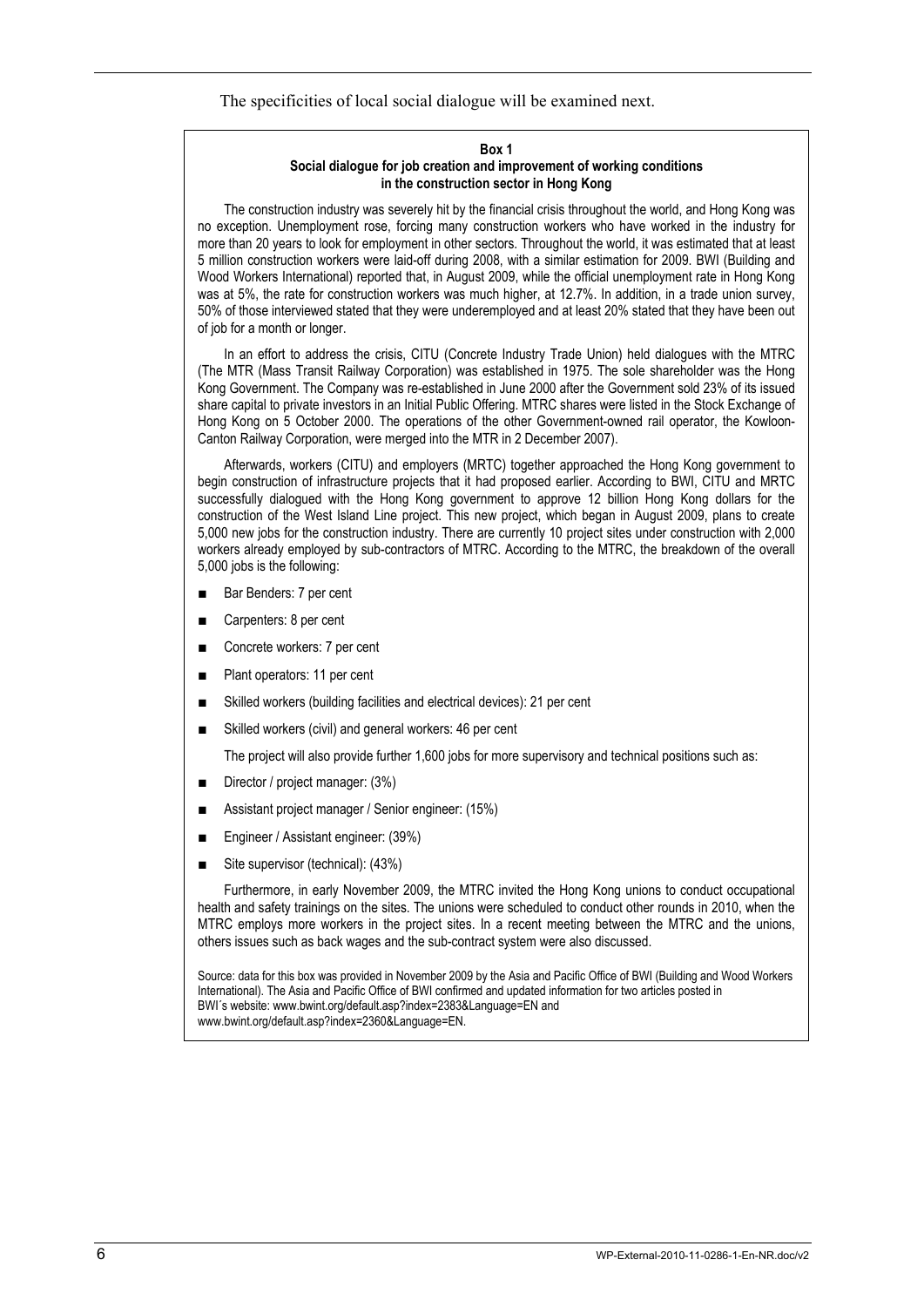### **4. Distinctive features of urban social dialogue**

The urban reality calls for a social dialogue form that differs from the national or enterprise level, bi-partite and tri-partite social dialogue structures. In general, one can distinguish four elements that differentiate urban social dialogue from the more regular forms of social dialogue. At first, the broad-based involvement is typical for urban social dialogue. Depending on the specific context, dialogue partners can include municipal authorities, decentralized line ministries, local branches of trade unions, chambers of commerce, small business associations, cooperatives, business service providers, microfinance organizations, vocational training institutions, community and religious leaders, NGOs, universities/research centres, etc. In this respect, special attention should be paid to groups that risk to be excluded from consultation processes because they are not well organized or because of other socio-cultural reasons. Besides the aforementioned informal economy workers, one should think more specifically about women, youth, disabled persons, migrants, ethnic or religious groups and home workers. One should avoid that the dialogue shall institutionalize or sustain unequal power relations. Actually, inclusive dialogue is a way to address such inequalities. Therefore, dialogue facilitators should grasp the opportunity to foster the participation of less common or visible groups.

Secondly, there is the urban level at which dialogue takes place. The urban level can refer to a city or a human settlement and sometimes to a broader, surrounding geographical space where one finds a critical mass of inhabitants, resources and organizations representing public and private sectors as well as civil society.

At the third place, the dialogue topics are of a distinctive nature. They concern urban development issues that impact decent work. For example, the lack of productive and economic infrastructure and services (e.g. a market, a business incubator, ICT, financial services, etc.) can be a source for dialogue.

The fourth and final distinctive feature of urban social dialogue concerns its pragmatic orientation whereas social dialogue at the national level is mainly policy oriented. In some cases, it is the practical nature that facilitates public-private partnerships among the dialogue partners for the actual implementation of the outcomes.

This is not to say that current practices of urban social dialogue correspond exactly to all four features. Across the world, there is a wide variety of urban dialogue forms that encompass in varying degrees the above described characteristics. They are known under various terms including "multi-stakeholder dialogue" or "multi-partite social partnerships", "territorial pacts", etc. In this paper we refer to these practices as "urban social dialogue". The social dialogue tradition in Marikina in the Philippines is an example of tripartite dialogue that has become a pillar of growth for the city (see box 2).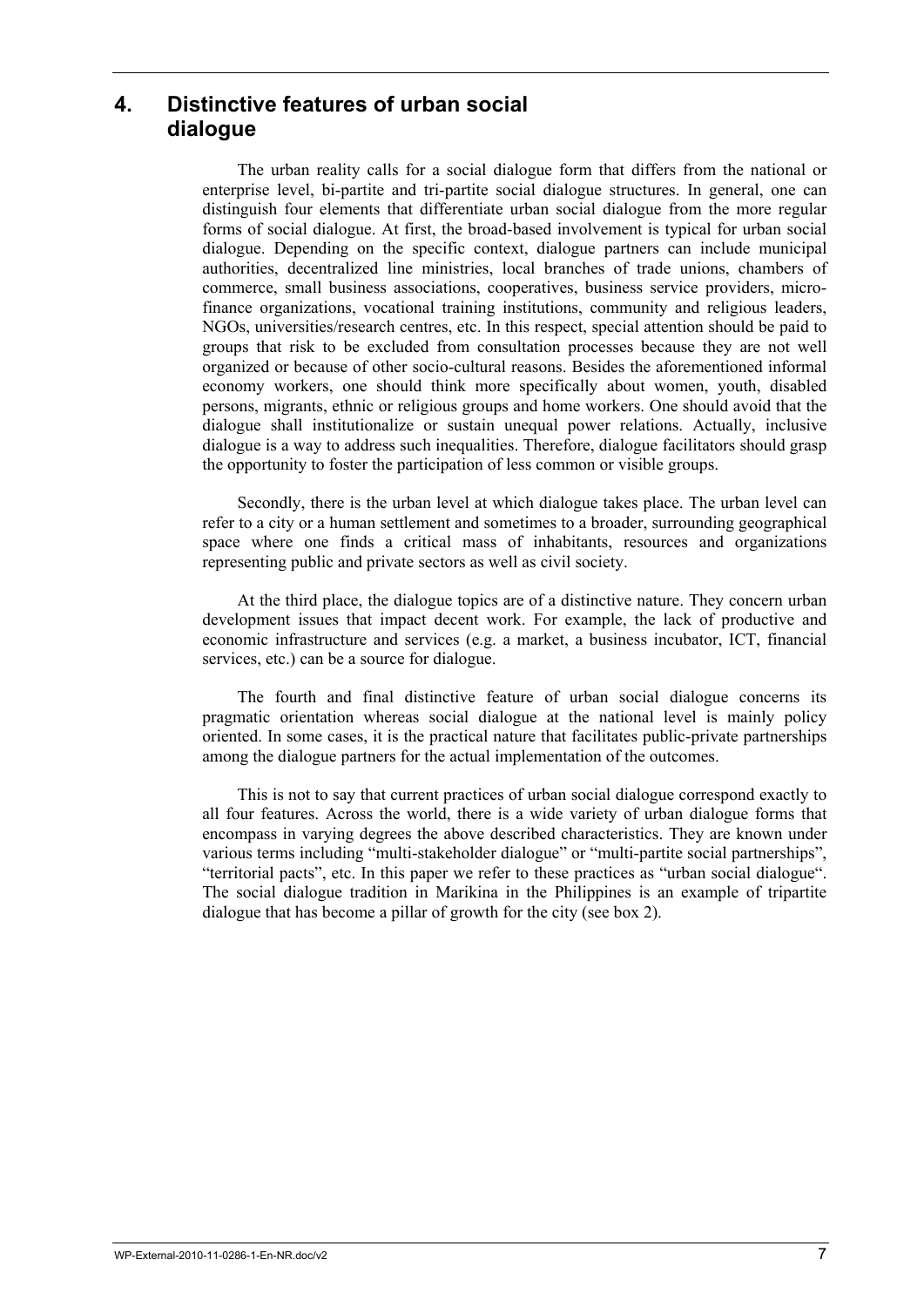#### **Box 2 Social dialogue in the City of Marikina, the Philippines**

In the l960s, Marikina was the envy of the emerging metropolitan Manila because it was host to big industries availing of incentives Marikina enjoyed as a special industrial zone. Moreover Marikina was home to a flourishing footwear cluster. However, in the l970s, it lost its special status due to changes in national policy. In the l980s, Marikina's national status deteriorated further, as it suffered from the harsh competition of the Chinese footwear industry. In addition, the City was plagued by floods and nasty stories on crimes and grime. The negative image was compounded by the chaotic system of industrial relations, when Marikina became a center for militant unionism in the country, with the 'class war' even becoming 'physical' for some management and union officials. As a result, a large number of business and industrial establishments either closed down or relocated elsewhere. Thus, by the early l990s, nobody wanted to invest in Marikina.

Two subsequent mayors did a lot in transforming the City's image, by initiating reforms in the social and physical infrastructures of the city such as the rehabilitation of the Marikina River, instilling civic discipline among the residents, cleaning up the city and improving the overall system of local governance. These City Executives also succeeded in establishing industrial peace and a favorable labour and business climate through social dialogue. To this end, the Mayor undertook the following steps:

- Making personal contacts with a wide range of workers' and employers' representatives. This resulted amongst others in the forging an alliance among the City's fractious unions, i.e. the Alliance of Trade Unions in Marikina (ATUM). The Marikina Valley Chamber of Commerce and Industry (MVCCI) was acknowledged as the main voice of business as other employers' organizations are represented in its board. This regrouping of workers and employers eventually facilitated the Mayor in convening tripartite consultations in the City based on balanced representation among the parties;
- Arranging a series of formal and informal dialogues, initially facilitated by the Mayor himself;
- Creating an official tripartite body capping the ongoing dialogues and followed by several tripartite agreements;
- Institutionalizing the dialogue system backed up by a Workers Assistance Office financed by the City;
- Formulating City policies in line with the tripartite agreements.

Through dialogue the City of Marikina was able to settle labour disputes at the tripartite or company level. Dialogue has been a major factor in the enactment of labour- and business-friendly ordinances such as the creation of a one-stop-shop business registration. Above all, dialogue has been crucial in inculcating respect and trust between and among the tripartite social partners.

The decentralized tripartite system that has developed in Marikina is characterized by continuity and a clear development focus. Furthermore, its institutionalization through a regular secretariat and mechanisms for dispute settlement is typical for the success of this experience as it avoids ad-hocism and crisis-focused management. Thanks to the support and participation of the workers' and employers' organizations, the mayors could play a key role in making this happen. (Rene E. Ofreneo, ILO, 2005.)

## **5. Participating in urban social dialogue: Roles and contributions**

The roles and contributions of the most common categories of urban dialogue participants (local government, private sector organizations, civil society organizations) can be summarized as follows.

Local government is key in initiating and facilitating urban social dialogue. The role and success of local government depends to a great extent on the enabling dialogue environment provided by national and/or regional government. Local government can organize the practical and logistical aspects of dialogue (e.g. invitations, agenda, accommodation) and ensure the implementation of dialogue outcomes such as adjusting regulations, allocating resources according to concerns raised and linking up with national policy makers. However, involving private sector and civil society organizations in decision-making processes is not yet common practice everywhere. In such cases, the know-how and means of local government to structuralize urban social dialogue can be reinforced.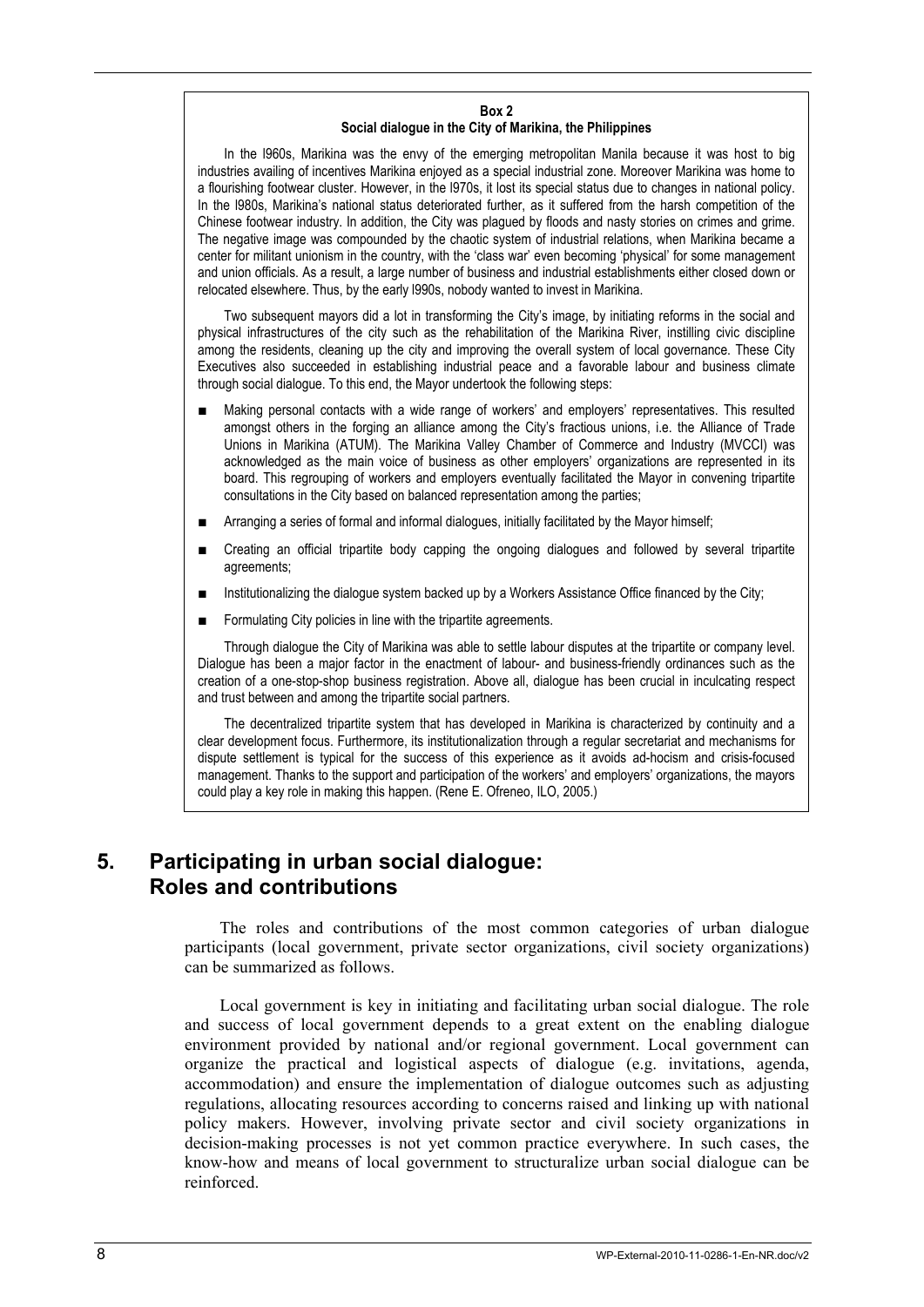Private sector organizations (employers and workers) are important urban dialogue partners. Private sector representatives can provide information on labour demand, obstacles in the business environment, and in the end become implementing partners of the dialogue outcomes. For example, in Sri Lanka, Micro and Small Enterprise (MSE) Forums have been created as public-private dialogue bodies that address in particular constraints in the business policy and regulatory framework. See box 3. But in most urban economies, organizations regrouping micro and small businesses are normally characterized by fragility, structural constraints and limited effectiveness. They are rarely officially registered or recognized and therefore have limited access to and influence over relationships with the institutions and enterprises of the formal economy or with the public authorities. Only in a small (albeit growing) number of cases are they affiliated to formally structured national or international organizations of employers, chambers of commerce, trade unions or cooperatives (ILO/ILC, 2002). However, in many developing countries, national level federations also have a limited operational capacity at the urban level, an issue which needs to be addressed.

#### **Box 3 Micro and Small Enterprise (MSE) Forums in Sri Lanka**

The ILO Enterprise for Pro-Poor Growth project has facilitated the establishment of MSE forums in the districts of Anuradhapura, Polonnaruwa, Puttalam and Kurunegala. They bring together representatives of the District Secretariat and Provincial Government, the private sector, and NGO and Government service providers. They were established following a number of half-day workshops with each of the three sectors separately, which addressed issues of collaboration and cooperation, to generate support for dialogue. Representatives for the Forums were elected at the end of the workshops. Their mandate, broadly, is to facilitate "local economic development through MSE development" in their Districts, and function as a forum for dialogue.

The MSE forums discuss topics in relation to policies and regulations that are brought up through participatory exercises to assess local competitive advantages in each district. If the issues cannot be solved by those represented in the forums, they are passed on and discussed with relevant District or Provincial authorities, or raised at the national level Enterprise and Export Development Forum. This strategy has proven effective, as improvements have been realized. The following are some concrete examples:

- In Puttalam District, there is a regulation against mining clay, aimed at avoiding environmental problems due to large-scale mining for bricks and tiles production. When the District Secretary was made aware of the regulation's negative impact on small-scale pottery producers, he has made an exception for them so they can continue their craft. They are allowed to mine two cubic meters a month, which has little impact on the environment.
- The validity of tickets for archaeological sites in Sri Lanka's "Cultural Triangle" is just one day, discouraging tourists from staying longer. The MSE forum brought this issue to the national Enterprise and Export Development Forum. As a result, the Cultural Triangle Authority has now extended validity to three days.

So far, all stakeholders appreciate the way the Forums have been functioning and contribute to the development of public-private dialogue and collaboration among agencies. However, of course there is variation in the way the Forums are developing. One of the Forums is expanding its membership and considering options to formalize its status. Others have not yet reached this stage, although all are increasing their scope and moving towards the inclusion of broader and more contentious dialogue issues, such as, for instance, land ownership. (Roel Hakemulder/ILO, 2006)

Civil society organizations bring a variety of information and interests to the dialogue table that otherwise may be overlooked. Examples include: gender equity, environmental protection, health issues and other community matters. Also, they can become key implementing partners. It should be taken into account that NGOs may lack representation, as they are not member-based. In addition, democratic control is not systematically ensured.

In some countries, there is also a need to involve traditional authorities (e.g. religious or ethnic leaders), as they remain very important in organizing the life of people at the urban level. For example, traditional authorities regulate social life, control access to land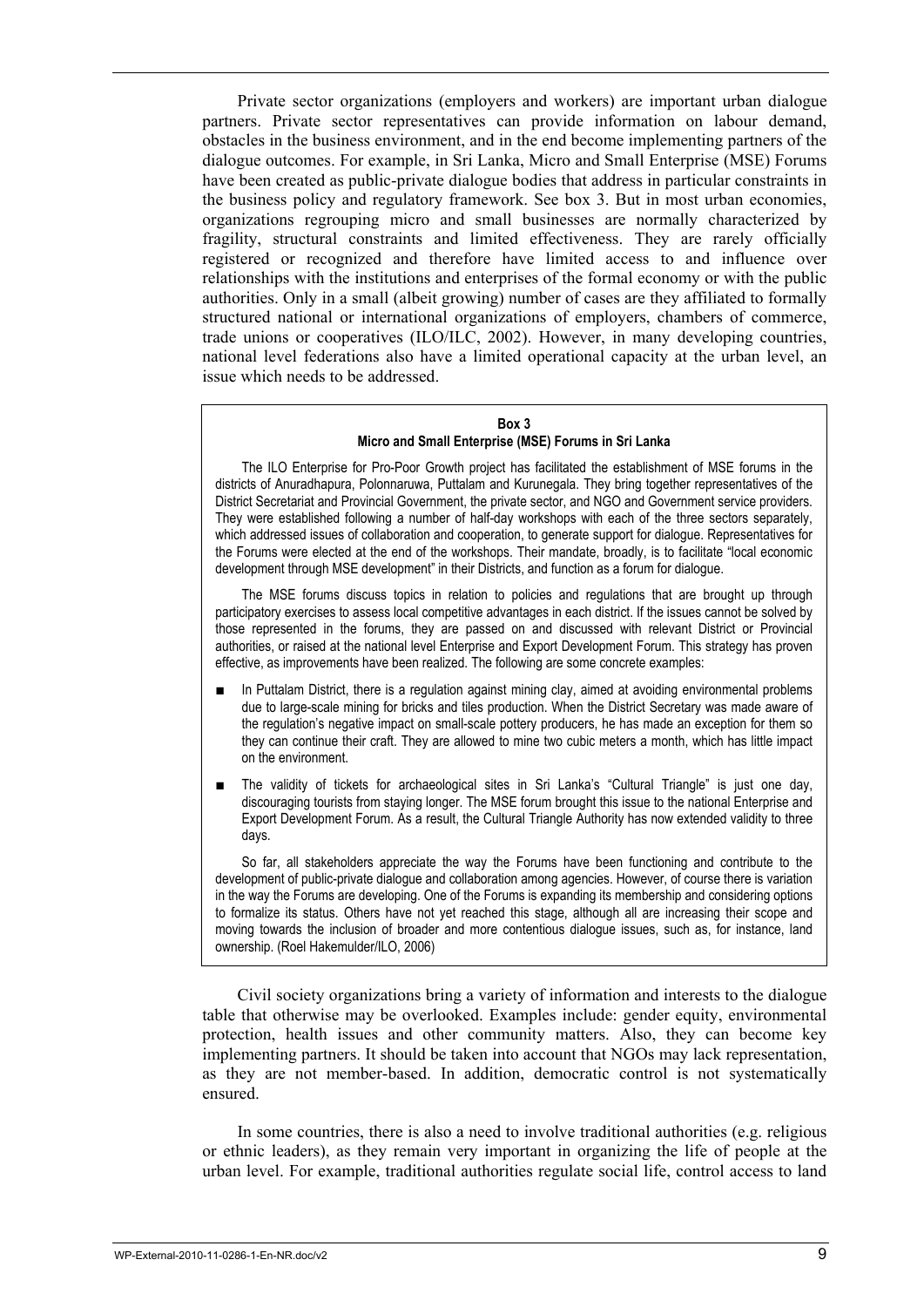and settle disputes, among others. Therefore, traditional structures may be key in conflict management. However, this is location specific. In some localities for example, the multiplicity of traditional authorities and chieftaincy disputes make it difficult to have coherent legal/socio-cultural norms or can be a source of conflict.

The complementary roles and contributions of the various public and private partners to the dialogue process are also illustrated in box 4 that presents the Ghanaian experience with District Committees on Productive and Gainful Employment.

#### **Box 4 District Committees on Productive and Gainful Employment in Ghana**

The ILO assists the Ghanaian government and social partners in mainstreaming decent work and informal economy concerns into national policies and the Ghana Poverty Reduction Strategy. The decentralized planning framework provides that district and regional development plans contribute to policy formulation and budgeting at the national level. However, district assemblies and regional government encounter difficulties in providing those inputs because of –among others- a lack of know-how on employment issues and the absence of a forum bringing together the main local stakeholders in the district. For this reason, the ILO supported the establishment and functioning of a District Assembly Sub-Committee on Productive and Gainful Employment (SPGE) in two pilot districts in the Central Region.

District Assembly Sub-Committees are statutory bodies under the Local Government Act. They assist the Executive Committee of the District Assembly in exercising its executive and coordinating functions. Each District Assembly shall have the following sub-committees: development planning, social services, agriculture, works, justice and security, finance and administration. In addition, the District Assembly may decide to set up other sub-committees. The sub-committee can co-opt representatives from civil society. The costs of the subcommittee's functioning are covered from District Assembly resources.

The SPGE consists of 15 members. Six are private enterprise representatives, 4 are district assembly members and 5 are technical staff of the District Assembly. The latter represent other district assembly subcommittees such as the ones on agriculture, social services, and works. This ensures that economic growth and employment can be treated in a transversal way. The roles of the members differ from and complement each other. The elected assembly members make information on the activities of the SPGE available to all other assembly members. They play an advocacy role for the SPGEs by explaining issues to and sensitizing other assembly members as well as by lobbying for support. The District Assembly staff on the SPGE provide technical support. They give relevant socio-economic information to members for effective decision-making. Because they control the resources of the Assembly, they are able to facilitate the work of the SPGE. Representatives of Small Business Associations (SBAs) pursue the interest of their business associations. They carry the information on economic opportunities and binding constraints on growth from the SBAs to the Assembly through the SPGE and vice-versa. They have received training in areas like good business practices and service provision through association as part of the capacity building of the SPGE and act as resource persons for their SBAs. The SBAs have for example plaid a vital role in mobilizing their members to join the public health insurance and in some cases even the pension system.

Given the specific nature of the SPGE's, there was a need to add on the existing Standing Orders for "regular" Sub-Committees of the District Assembly. Consequently, a local governance expert developed a specific handbook on SPGE rules and regulations. The concerns for transparency, continuity and sustainability of the SPGE are central in this handbook. It covers issues, such as:

- membership rules (qualification, representation, selection on merit, term of office, transition management);
- roles and responsibilities inside the SPGE;
- roles and responsibilities in relation to outside bodies;
- sustainability of the SPGES;
- use of the District Development Fund (a co-financing initiative of the ILO programme and the District Assembly).

For more information see: http://www.ilo.org/public/english/bureau/dwpp/countries/ghana/index.htm.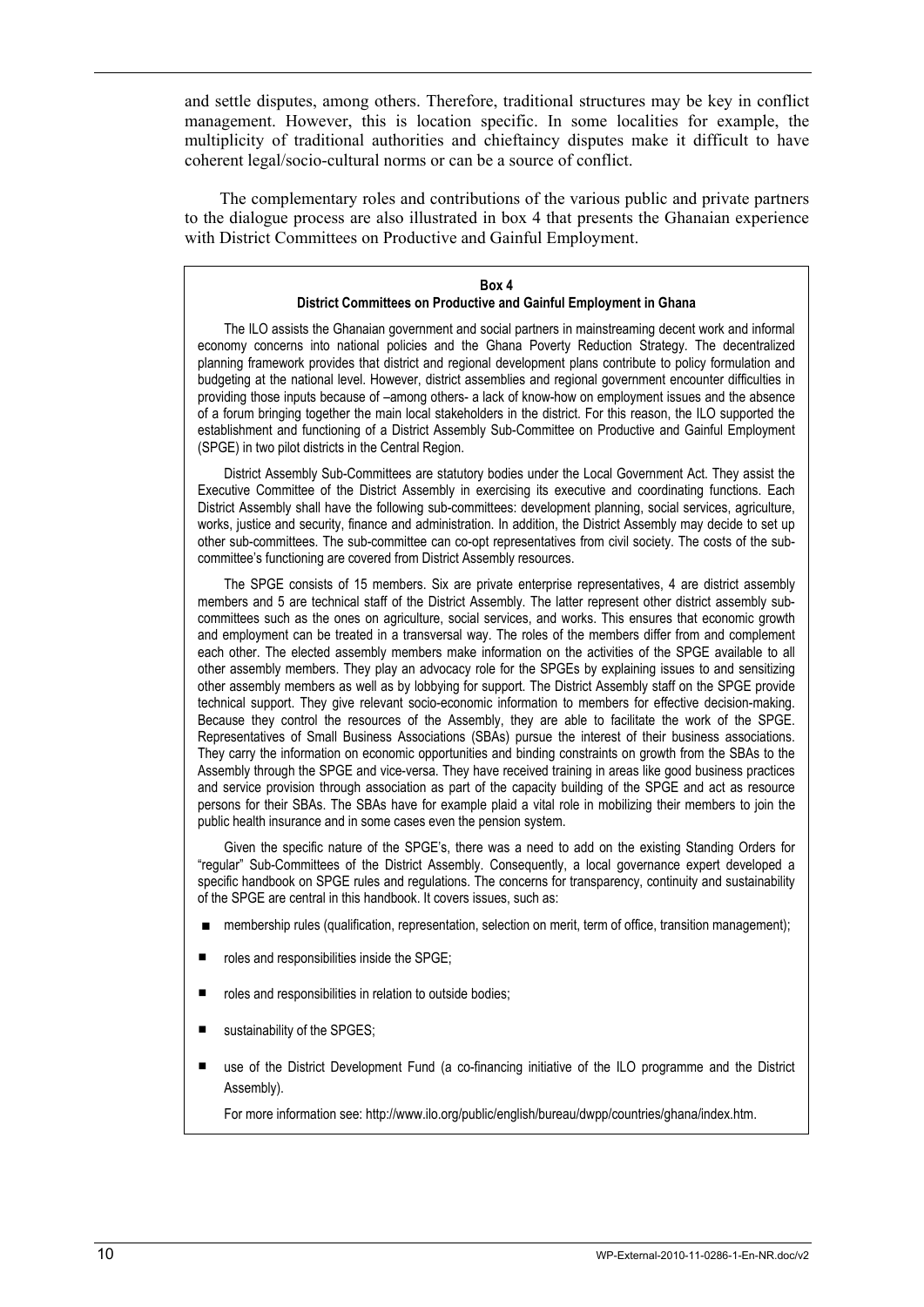### **6. Obstacles and favourable conditions for urban social dialogue**

Literature on regular social dialogue practices and country experiences on urban dialogue indicate a range of favourable conditions. First of all, there needs to be political will and commitment to engage in dialogue and participatory decision-making by all actors. Moreover, existing dialogue committees and decision-making bodies should accept to open and enlarge themselves to "new" partners, who for social, cultural or political reasons were not included before. Additionally, dialogue partners need to have technical competence to engage in debates on wider issues beyond parties' immediate interests (Ishikawa, 2003). The existence of representative, transparent, accountable organizations increases the legitimacy of the dialogue process and its outcomes.

In situations where there is a lack of economic support agencies and business service providers that can support the implementation of social dialogue outcomes, it is important to consider the effectiveness of the current structures and arrangements to see if there is a need to modify existing institutions, or create new ones. A guiding question in this respect is: what kind of structure could effectively promote economic development through social dialogue while being socially, institutionally and financially sustainable? In countries in Central and South America as well as in, amongst others, Albania, Croatia, South Africa and Mozambique the answer to this question was to create Local Economic Development Agencies (LEDAs). They link a dialogue-based economic and employment development strategy with support services to entrepreneurs and local government. In Mozambique the successful experience of the LEDAs resulted in incorporating them into a broader institutional set-up at the national level, recognizing LEDAs as essential instruments in implementing the national poverty reduction strategy. This is described in box 5.

#### **Box 5 LEDAs in Mozambique**

In Mozambique, the first LEDAs were created in 2000 and 2001 in the Provinces of Maputo, Sofala and Manica within the framework of the UN Interagency Programme "Human Development at the Local Level" financed by the Italian government (1997-2003) The LEDA is an association at provincial level with 15 members from local government, civil society and the private sector. LEDA's main activities are focused on promoting the Provincial growth potential by attracting economic and development partners whilst improving the living and working conditions of the population and of disadvantaged groups in particular.

An extensive dialogue process preceded the constitution of the LEDAs in each Province. But also after the creation of the LEDA, the dialogue process continued. In fact, the LEDAs function as provincial network institutions, involving its members and other stakeholders in the design and implementation of a wide range of employment creation and development initiatives. For instance, LEDA Sofala recently undertook a participatory risk analysis in order to identify social protection needs and opportunities for informal economy workers in three districts. On the basis of the risk analysis, a social protection strategy was formulated in consultation with the LEDA members and other relevant stakeholders.

The successful LEDA experiences have triggered national government to formulate a multisectoral LED policy. An institutional framework has been set up to support the replication of the LED approach to the other seven provinces of the country. It exists of a national network of LEDAs, an inter-ministerial Commission for LED and a LED support unit based in the Ministry of State Administration. (Carlien van Empel, Walter Urbina, Eloisa de Villalobos / ILO, 2006)

The success of social dialogue at the urban level also depends on the national policy environment. In this respect, the adherence to democratic principles such as the respect for and the implementation of freedom of association to unions and other workers organizations is vital – especially when this is combined with a certain degree of decentralization and the existence of legal provisions for public-private consultation and partnerships. Another favourable factor is the receptiveness of national actors towards urban dialogue outcomes. However, in some situations these conditions may be hard to achieve and should be considered as long term objectives.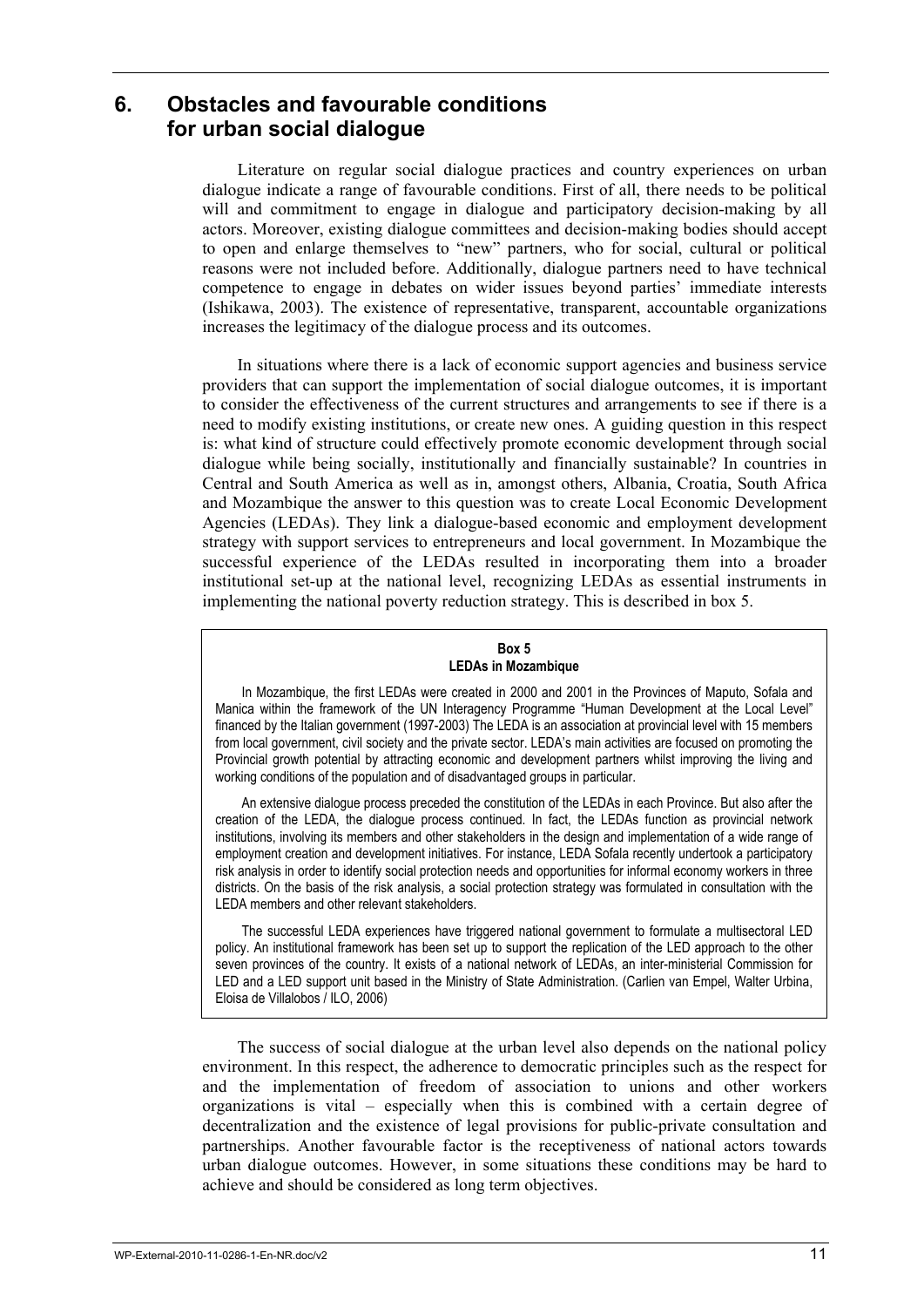Hurdles that may need to be overcome in the dialogue process include for example the lack of population's confidence in the dialogue partners. In particular in times of political transformation, insecurity or (labour) conflict, the urban political configuration can make certain groups not easily trust them. In this respect, it is important to be aware of existing power relations (based on gender, age, ethnicity, religion, disability, etc.) within the urban setting in order to avoid reproducing existing, unequal patterns of influence through social dialogue and decision-making. Related to the lack of confidence are possible deficiencies in democratic accountability and legitimacy.

Finally, when the dialogue process is highly dependent on one driving force, such as for example a local leader or an international donor, the process risks to get biased or even politicized (Junko Ishikawa, 2003).

### **7. Sustaining and institutionalizing dialogue forums**

The institutionalization of urban dialogue mechanisms in the policy environment contributes to its impact and sustainability. There are multiple ways of organizing and rooting dialogue in the local setting. In this section, concrete examples of sustaining crosssectoral dialogue are presented. They include informal dialogue forums that are driven by a dynamic, dialogue culture and formal dialogue forums that are attached to urban governance structures or formalized through agreements and institutional back up, like in the before-mentioned case of Marikina City. Besides, dialogue bodies can transform into implementing structures. This is the situation, for instance, of Local Economic Development Agencies (LEDAs), which are constituted by a broad-based public-private assembly. Also, some types of public–private partnerships are an example of an implementing arrangement of dialogue outcomes. These varying forms of sustained dialogue mechanisms have two aspects in common. First, they are all the result of a lengthy process of confidence building among the dialogue partners. Secondly, they have gained recognition of related decision-making structures such as Municipal Assemblies, Ministries at the central level or national tripartite social dialogue bodies. The external recognition of the dialogue forum is influenced by, amongst others, the representation, legitimacy and technical capacities of the dialogue partners.

When a social dialogue process has taken off and the issue of institutionalizing gets on the agenda, many aspects need to be considered. The first question to be asked is whether formalizing dialogue and/or creating an organization is appropriate in the given local setting. In some situations formalizing the dialogue mechanism may not be necessary because a range of bodies and organizations already exist, especially in localities where a culture of cooperation and participation of informal way of operating can be envisaged.

In Ghana, the local dialogue body has been institutionalized through the Local Governance Act, which has tremendously increased the perspective on sustainability in political, financial and technical terms. This is described further in box 4.

In situations where there is a lack of economic support agencies and business service providers that can support the implementation of social dialogue outcomes, it is important to consider the effectiveness of the current structures and arrangements to see if there is a need to modify existing, or create new institutions. A guiding question in this respect is: what kind of structure could effectively promote economic development through social dialogue while being socially, institutionally and financially sustainable? In countries in Central and South America as well as in, amongst others, Albania, Croatia, South Africa and Mozambique the answer to this question was to create Local Economic Development Agencies (LEDAs). They link a dialogue-based economic and employment development strategy with support services to entrepreneurs and local government. In Mozambique the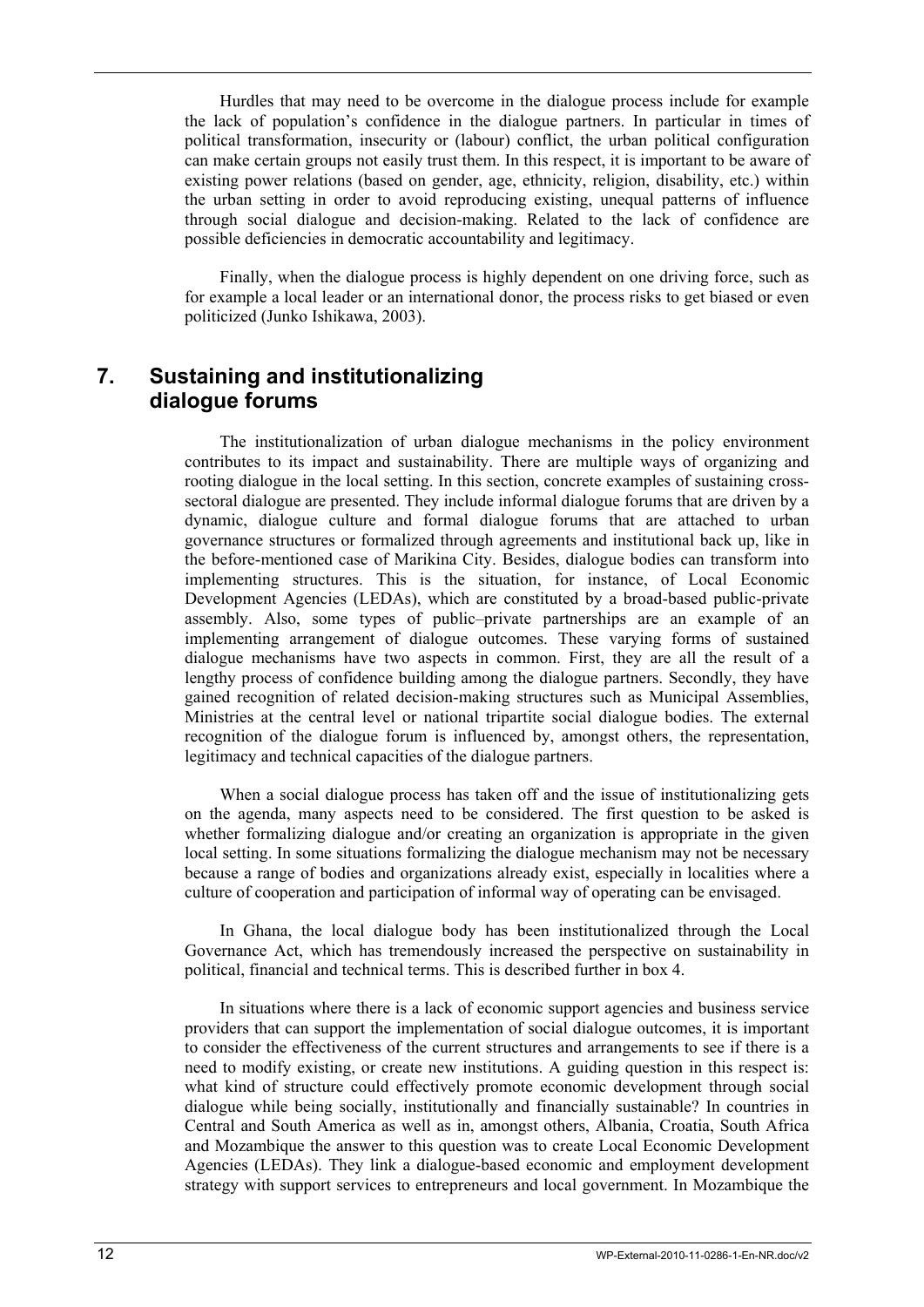successful experience of the LEDAs resulted in incorporating them into a broader institutional set-up at the national level, recognizing LEDAs as essential instruments in implementing the national poverty reduction strategy. This is described in box 5.

Finally, agreements or contracts are a way of formalizing social dialogue outcomes. In some cases, the implementation takes the form of public-private partnerships (PPP). It can be argued that social dialogue in public-private partnerships is key in enhancing trust, promoting informed decision-making, finding appropriate responses to urban needs and, last but not least, increasing local ownership and transparency. In their turn, PPPs consolidate urban social dialogue processes as they link dialogue with visible action. In fact, PPP and urban dialogue can be considered mutually reinforcing processes. (Carlien van Empel/ILO–ITC DELNET 2005.)

### **8. Conclusion**

The outcomes of social dialogue at the urban level vary from locality to locality. They depend for example on the entry point (what triggered social dialogue), the objectives, the participants, whether or not dialogue is institutionalized and the linkages that exist between the local and national level. On the basis of the case studies that were presented in this article, the following preliminary lessons can be drawn:

**Institutionalizing** urban social dialogue within the national legal framework increases ownership and sustainability. It makes represented and related decision-making structures more committed to the outcomes of dialogue. The complementarity of skills and resources also makes it easier to implement dialogue outcomes. Furthermore, institutionalizing dialogue is a way to ensure that the basic costs of the functioning of the body are covered, which requires significant investment in the capacity building of urban social dialogue partners.

**Legitimacy.** Institutionalizing dialogue does not per se guarantee its legitimacy. One should be aware of not reproducing existing, unequal power relations. The composition and representation forms of the dialogue forum should be dealt with carefully. It is therefore important to agree upon membership rules before the creation of the forum. Such rules and procedures also contribute to the forum's continuity. Besides, transparency and a constant flow of information among forum members and other stakeholders, it increases the legitimacy of the forum.

**Need for tangible results.** The involvement of groups that have previously been excluded from decision-making processes can be considered an achievement in itself. But urban social dialogue is not only an objective; it is also a means to achieve a higher end. Without tangible results, dialogue partners will soon lose interest and are likely to become less committed to the dialogue process. This is especially true for private sector representatives who have a business to run and expect some return on time invested.

As has been stated at the beginning of the paper, urban social dialogue is a relatively recent phenomenon and in-depth research and literature on it is scant. Many aspects deserve further attention in order to find better-informed solutions for remaining weaknesses. For instance, the effective participation of informal economy operators and workers in the dialogue process remains a challenge. How can workers' and employers' organizations best reach out to unorganized workers and operators? And, how can one ensure the continued partaking of informal economy operators and workers, given the fact that their participation often implies a loss of income? Related to these questions is the risk that only the voices of the wealthier MSEs are heard. This is important because the scope for conflicts of interest in improving the business environment is strong, notwithstanding the "win-win" mythology of market economics. The Sri Lankan MSE forums experience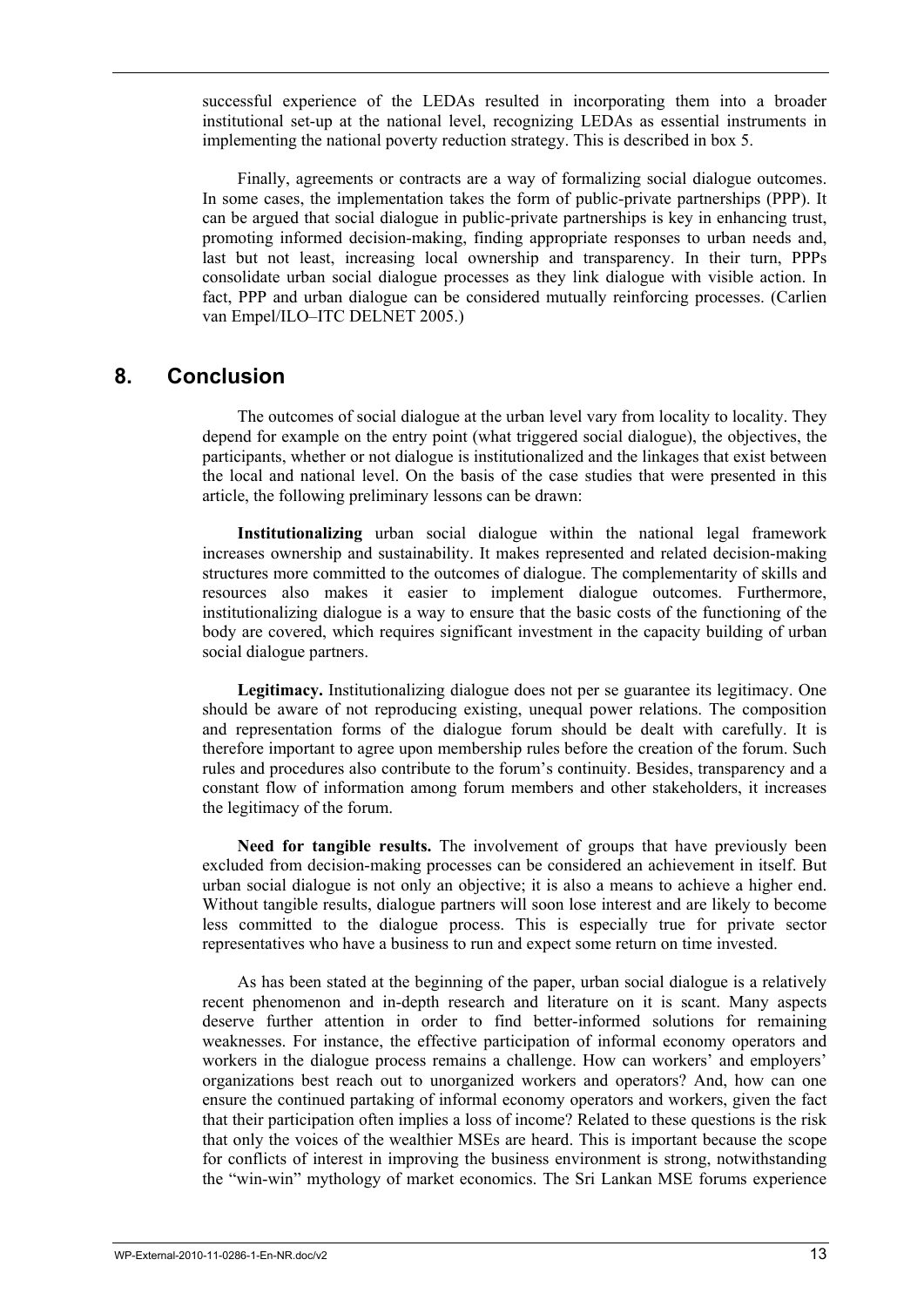that the involvement of Government agencies and NGOs, however ineffective they may seem at times, does give some level of guarantee the interests of MSEs and the poor are prioritized (Roel Hakemulder/ILO, 2006).

Another issue that deserves further reflection is the legal status of forums. Although in some cases like for instance in the state of Ceará (Brazil), the informal nature of dialogue works out rather well, in other countries the lack of legal status might negative impact on the sustainability and effectiveness of dialogue forums. In Sri Lanka this means that the decisions of the MSE Forums have no legal status and are not binding. Whether they are implemented depends on the authority of the District Secretary or Provincial authorities, and the goodwill of the NGOs and private sector organizations involved (Roel Hakemulder/ILO, 2006).

An additional challenge relates to the financial sustainability of the dialogue mechanisms that are put in place. Although their costs are relatively low, they do need to be financed. Even in the case of Ghana, where legal provisions ensure the allocation of district funds to the functioning of the Committee, the SPGEs require more resources to cover its running costs because of their exceptional composition and nature of their activities (e.g. field visits, computerized databases, etc.) compared to regular District **Committees** 

One can conclude that today's urban economy requires new forms of social dialogue. This dialogue should involve a broad range of actors including informal economy workers and operators. It should be organized at the urban level to tap into local knowledge, networks and partnerships. In addition, such new forms of dialogue should not only cover labour rights and norms but also take into account broader urban development issues that impact decent work in general. This implies a pragmatic approach that goes beyond the regular policy making function of social dialogue. One can state that urban social dialogue is an indispensable mechanism when one wants to tackle the intrinsic decent work dimension of urban development.

The arguments and evidence presented throughout this paper show that a labourrelated participatory approach to social dialogue adds value to an inclusive process of urban governance, and therefore should be supported. The paper has also noted that urban social dialogue is still incipient and needs more research. At the same time, there is already a wealth of experience and knowledge on the community-based participatory approach – and to a lesser extent also on a city-wide approach. Therefore, further research should analyze the lessons from community-based and city-wide approaches which can be applied to social dialogue, e.g how to conduct the decision-making process, the practical steps in organizing and conducting a participatory process, among others. A number of publications, such as Imparato and Ruster (2003), bring together practical and detailed recommendations on community-based participation, which need to be taken into account.

A final word should be made about the challenge for local authorities to implement social dialogue, in parallel to everything else that they have to do. Since the early 1990s, WHO (World Health Organization) has promoted a health-related participatory approach through an initiative known as "Healthy Cities". WHO's argument for health (that cities and towns need a specific participatory approach – focused on health) is somewhat similar to what is noted in this paper for labour. Other organizations may come up with similar arguments to other themes of urban development. Therefore, the question is, how can local authorities organize a number of parallel participatory platforms – in addition to established platforms of community-based and city-wide participation. The possible answer is that social dialogue and other possible thematic platforms should not bring a burden to local authorities. There are other actors involved, as should be in processes of urban governance. In the case of social dialogue, workers and employers need to be preponderantly involved, as noted throughout this paper. Local authorities may need to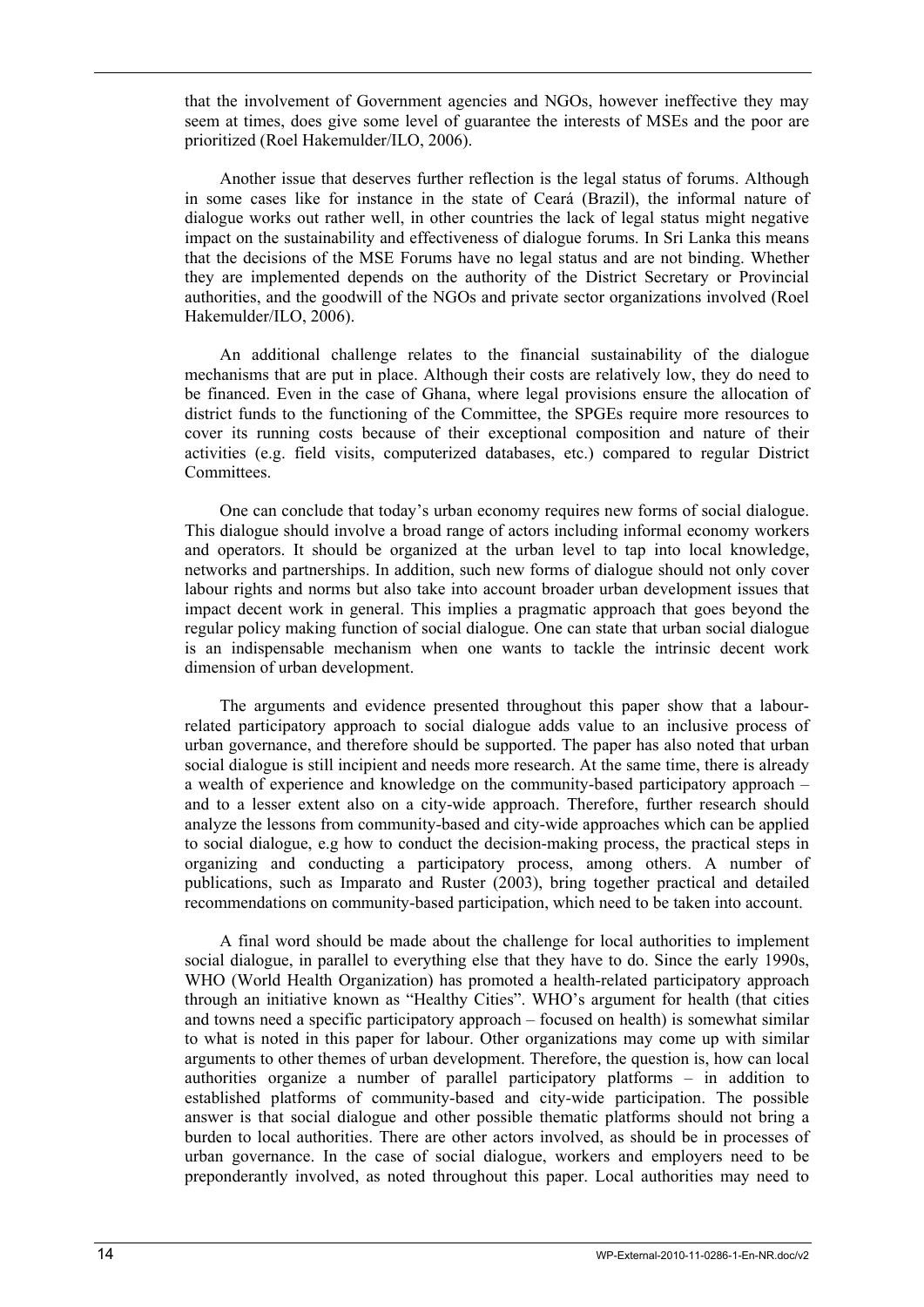promote and organize the process at the early stage. But for continuation and sustainability, workers and employers need to come up to the forefront. Local authorities would need to continue to be involved throughout the process, but with a much lesser burden.

A recently-constructed method to conducting urban social dialogue – based on the analysis presented in this paper – has been used by the ILO in a number of municipalities in Brazil, notably Santo Andre, Belo Horizonte, Diadema, Guarulhos and Osasco. In some cases, such process started with a focus on the construction sector. In others, it also encompassed other sectors of the urban economy. While such activities are still incipient, it will be useful to conduct future research to learn from them. This would be of value to replicate the process. As a practical guide to kick-start the process, an abridged manual for local authorities and other local actors on organizing and implementing social dialogue at the municipal level is presented in the appendix.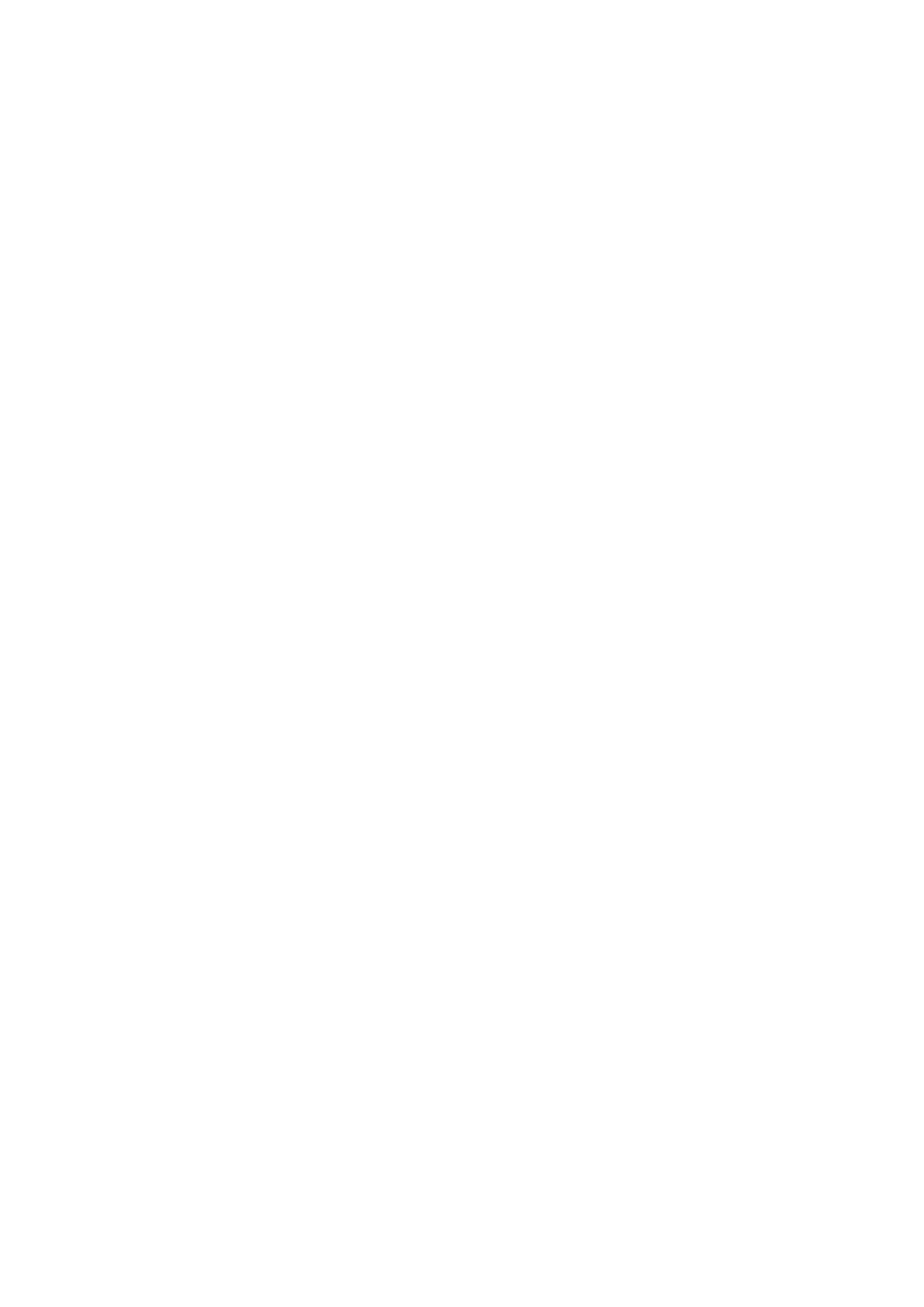### **References**

- Hakemulder, R. 2006. *Improving the local business environment through dialogue; a story from Sri Lanka,* Conference paper, ILO.
- ILO. 2002. *Decent work and the informal economy,* Report VI, ILC, Geneva.
- Imparato, I and Ruster, J. 2003. *Slum Upgrading and Participation: lessons from Latin America,* The World Bank, Washington, DC.
- Ishikawa, J. 2003. *Key features of national social dialogue: A social dialogue resource book*, ILO, Geneva.
- Ofreneo, R.E. *Arresting stagnation and building a base for the future: Tripartism in Marikina City, ILO*, Manila, Nov. 2005.
- Turner, J. 1967. "Barriers and Channels for Housing in Modernizing Countries (illustrated)", in the *Journal of the Amercian Institute of Planners*, Washington, DC, 1967.
- —. 1968. "The Squatter Settlement, Architecture That Works, (illustrated)", in Pidgeon, M. and Bell, G. *The Architecture of Democracy*, a special issue of *Architectural Design*, Vol.8, No.38, London.
- —. 1977. *Housing by people: Towards autonomy in building environments*. New York, Pantheon Books.
- —; Fichter, R. 1972. *Freedom to Build*, New York. Macmillan.
- UEAPME. Small and Medium sized Enterprises and Business Interest Organisations in the European Union, Dec. 2004.
- van Empel, Carlien. 2005. *Public-private partnerships. A key tool for consolidating social dialogue at the local level,* ILO/ITC – DELNET, Turin.
- —. 2006. Outline of training modules on social dialogue and local economic development, ILO final draft (unpublished).
- —; Walter Urbina; Eloisa de Villalobos. 2006. *Formulating a national Local Economic Development (LED) policy. The case of Mozambique*, ILO.
- 2008. *Social dialogue for urban employment: Changing concepts and practices*, in *Habitat International*, Vol.32, No. 2, pp. 180-191.
- Viloria-Williams, J. 2006. Urban Community Upgrading lessons from the past, prospects for the future. Washington, DC, World Bank Institute.
- Werna, E. 2001. "Shelter, employment and the informal city in the context of the present economic scene: implications for participatory governance", Jorge Hardoy Honorable Mention Paper, published in *Habitat International*, 25:2, pp. 209–227.
- World Bank. 2005. *Exploring partnerships between communities and local governments in community driven development: A framework*, World Bank Social Development Department, Washington, DC.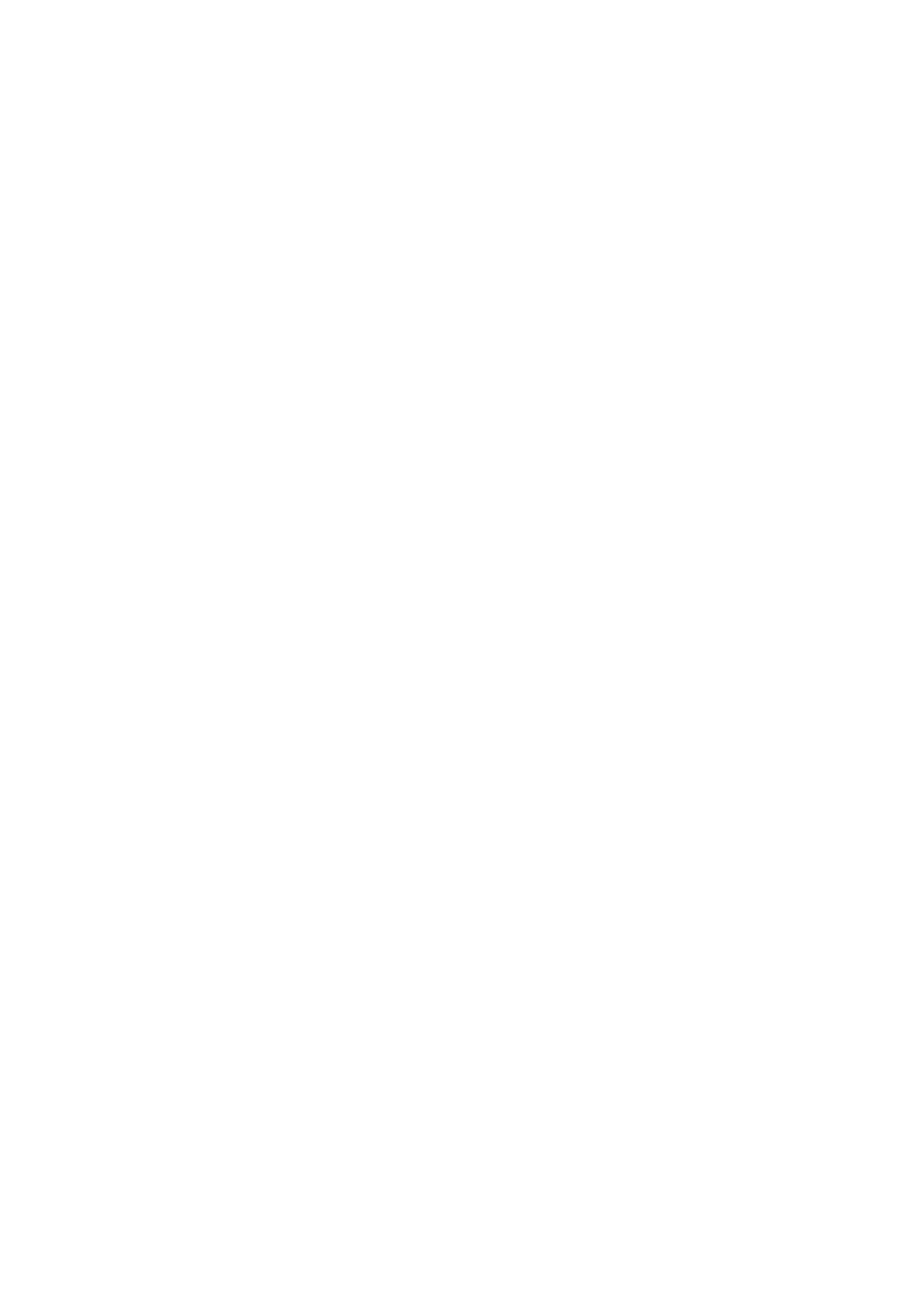# **Appendix**

**Manual for social dialogue in municipalities: A basis for a municipal decent work programme**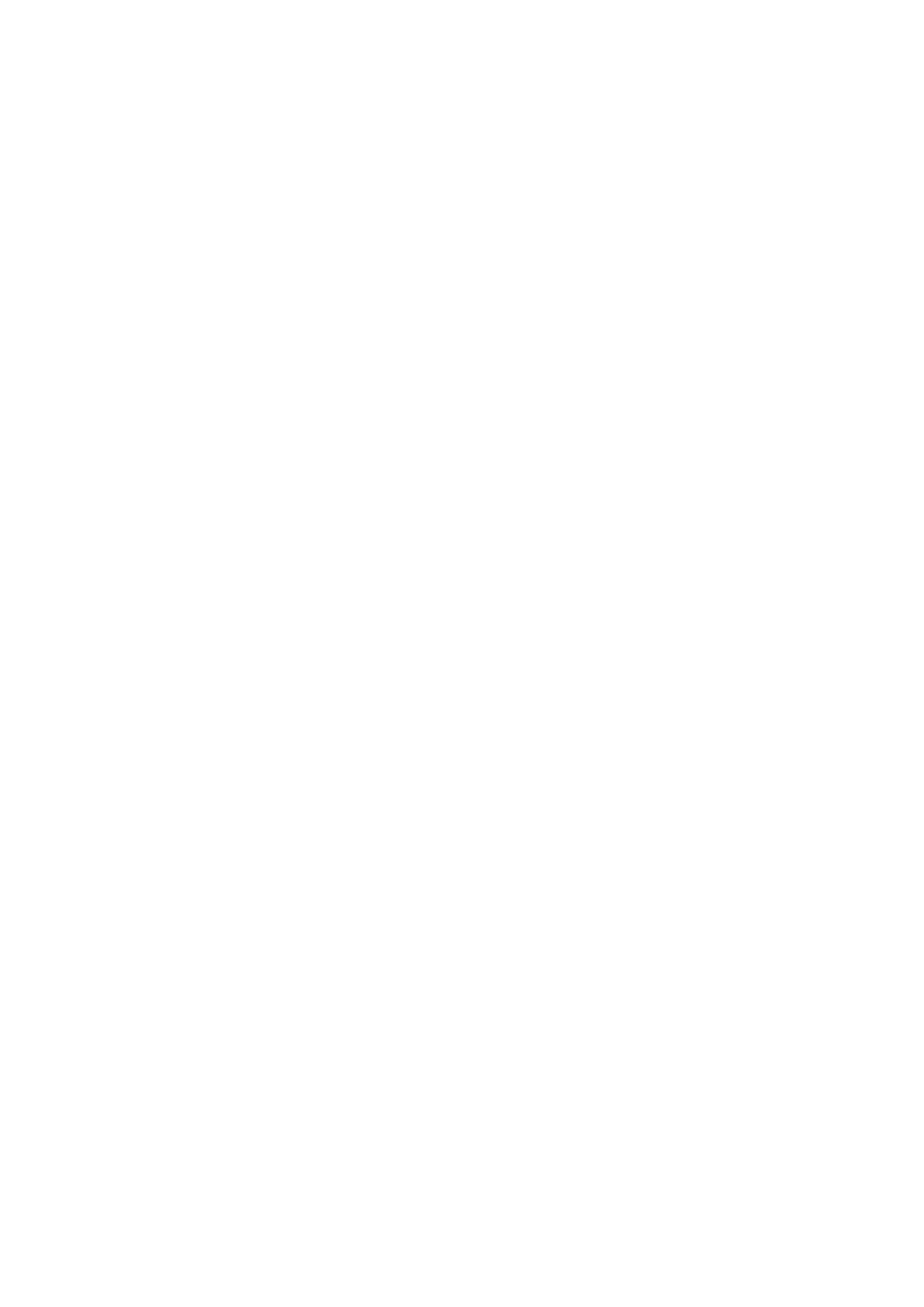### **Contents**

#### Page

|                |                                                                             | 23 |
|----------------|-----------------------------------------------------------------------------|----|
|                |                                                                             | 23 |
|                |                                                                             | 23 |
|                |                                                                             | 23 |
| 1.             |                                                                             | 24 |
|                |                                                                             | 24 |
|                |                                                                             | 24 |
|                |                                                                             | 24 |
|                |                                                                             | 25 |
| $2_{\cdot}$    |                                                                             | 26 |
|                |                                                                             | 26 |
|                |                                                                             | 26 |
|                |                                                                             | 26 |
|                |                                                                             | 26 |
|                |                                                                             | 26 |
| 3 <sub>1</sub> |                                                                             | 27 |
|                |                                                                             | 27 |
|                |                                                                             | 28 |
|                |                                                                             | 28 |
|                |                                                                             | 28 |
| 4.             | Suggestions for the evaluation of the municipal social dialogue process and | 28 |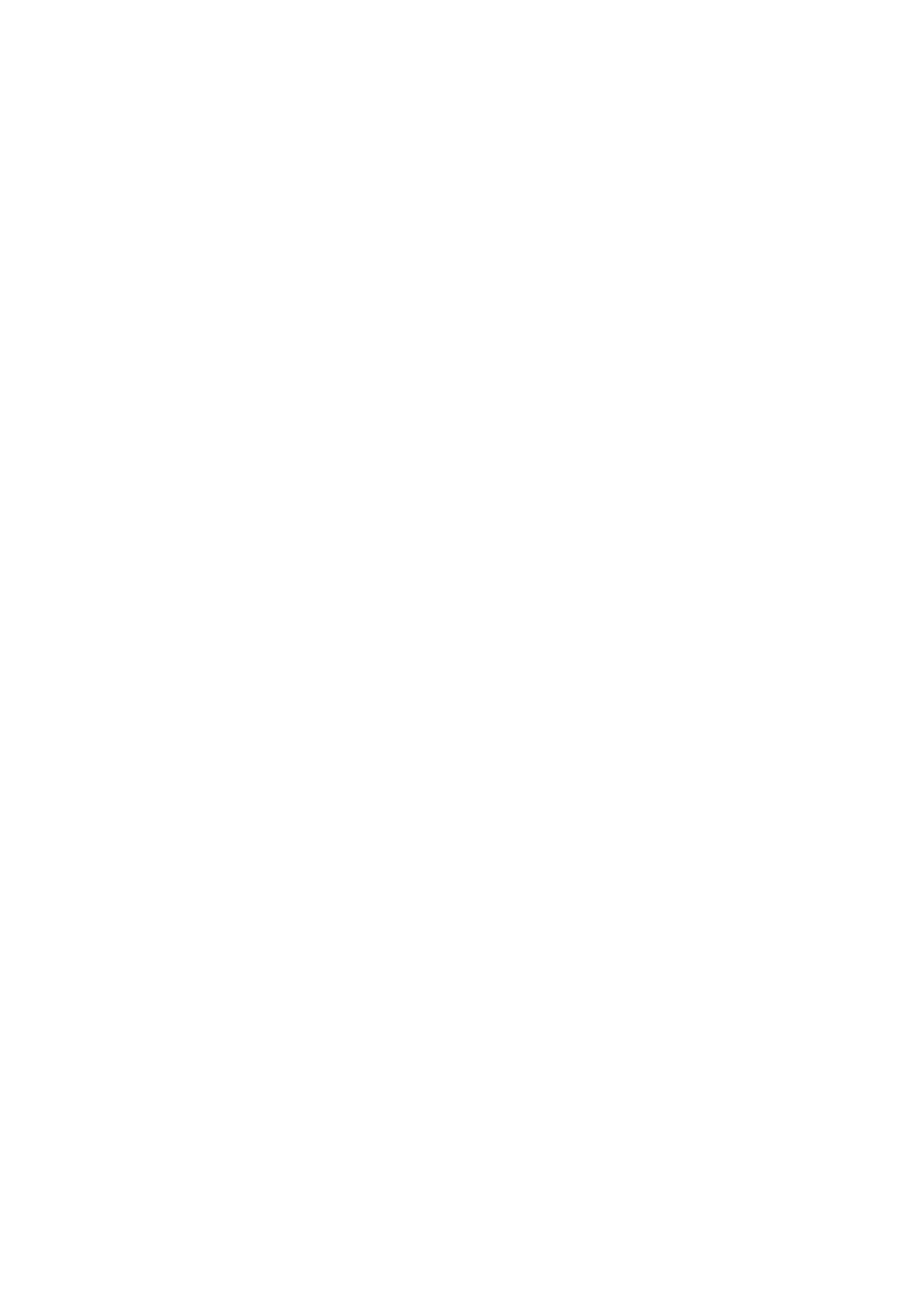### **Introduction**

#### **Purpose of the manual**

The purpose of this manual is to provide condensed information and assist municipal actors to engage in a process of participation (social dialogue) leading to the formulation and implementation of a programme aimed at improvements both for workers and companies in the municipality within a framework of decent work.

#### **Importance**

There is now ample evidence that the better the conditions of work the better worker's performance, thus benefiting both the workers themselves and their companies. The subject addressed by this manual is important firstly because a great many companies encounter difficulties in growing while a large number of workers are faced with work-related problems, for example, social security, equality of gender and racial rights, health and safety, etc. Various aspects of work are improved thorough the actions of the government, companies and the workers themselves, sometimes with additional support from other actors such as NGOs and foundations. It is therefore important to create dialogue between these various actors to establish a common and mutually beneficial agenda, which seeks synergies and complementarity and avoids duplication of effort.

The manual is also important with regard to the establishment of a municipal decent work programme. As will be explained later, there are now Decent Work Country Programmes, which are clearly vital. At the same time, questions of national relevance do not necessarily apply in all municipalities – apart from the fact that they do not include other issues specific to each municipality. The same can be said about state/province-level decent work programmes, apart from the fact that only two states in Brazil currently have a programme of this kind. A municipal decent work programme focuses specifically on local questions, which cannot be included in a country or state programme but are priorities for the municipality. Furthermore, the Municipal Programme, because it is local, is more flexible and can take specific measures more quickly, even where activities contained in the country or state programme are also relevant to a given municipality.

In addition to this, a line of action at the municipal level also has specific benefits, taking advantage of the existing potential, such as economies of scale, and tackling more dynamically the many challenges facing local managers such as socio-geographical exclusion. Lastly, a municipal agenda makes it possible to take the lead in the process of decentralization of intermediation of labour (by establishing local public centres for employment and labour issues).

#### **Contents of the manual**

This manual has four sections. Section 1 describes the key concepts necessary to the process. Section 2 describes the process of municipal social dialogue, which forms the platform for the formulation and implementation of a municipal decent work programme. Section 3 deals with the programme specifically. Finally, section 4 presents suggestions for the evaluation of the municipal social dialogue process and the municipal decent work programme.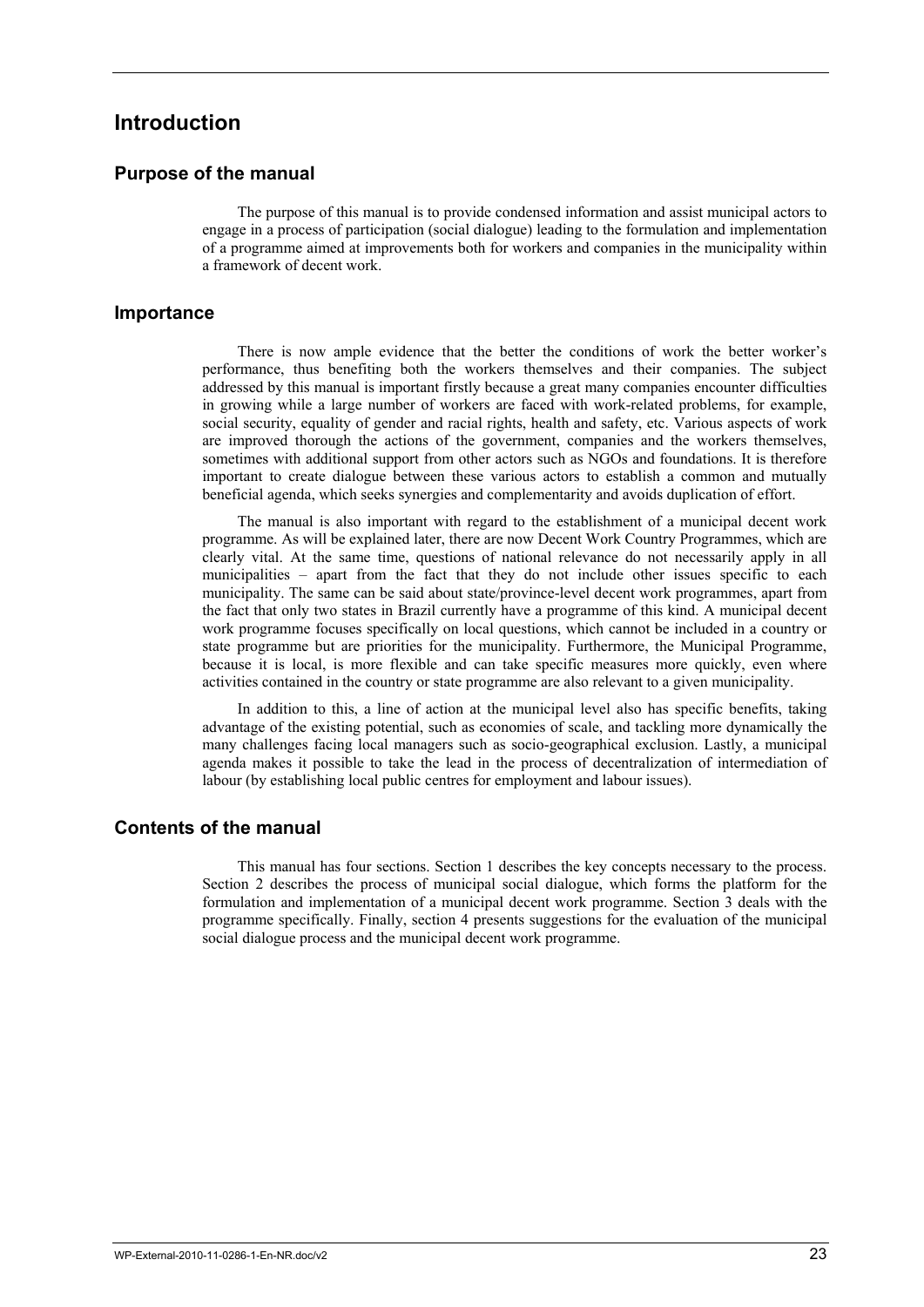## **1. Main concepts**

#### **Social dialogue**

Social dialogue is a participatory process focusing on labour issues. it involves the principal actors in this field (employers, workers and government, also known as a tripartite process). Other actors operating in the world of work also sometimes also participate, for example, NGOs.

A purpose of social dialogue is to discuss questions related to the world of labour and put forward solutions leading to concrete activities for future implementation.

In social dialogue at national level, the workers are represented by the trade unions, the employers by employers' organizations, and the government by the Ministry of Labour and Employment (when the matter under discussion specifically relates to a particular sector of the economy, the ministry responsible for that sector also takes part).

In the case of municipal social dialogue, the workers and employers should be represented by their respective organizations in the area and the government by the local authority. Federal and state actors may also send their representatives. Municipal social dialogue also offers an opportunity for other locally organized actors, which often are not represented at national or even state level, such as informal workers' associations and enterprises, associations of micro-enterprises, local community associations and social movements (housing, women's movement). Also universities and research centres, depending on the importance of recording and documenting the process as well as unleashing a continuing and participatory course of learning and evaluation. The process of municipal social dialogue should also discuss which sectors of the economy are more strategic for the city, and, consider ways to include a sectoral approach in the process.

### **Decent work**

According to the ILO definition, decent work is work generating adequate income, exercised in conditions of freedom, equity and security, allowing a life of dignity.

The promotion of decent work must not only seek to identify means of generating employment and income, but also incentives to ensure that work is performed in a way conducive to achieving decent living conditions.

Consequently, it involves actions in areas such as occupational safety and health, prevention of discrimination and seeking fairer job opportunities, with freedom of association and access to participation in social dialogue. Also noteworthy is the goal of eliminating the worst forms of labour, such as child labour and forced labour.

The promotion of decent work must address a set of strategic and cross-cutting objectives. The first consists of the four objectives defined as strategic by the ILO directly related to the factors which constitute decent work. They are: (1) effective application of the fundamental principles and rights; (2) generation of greater job opportunities for men and women; (3) extension and strengthening of social security systems for workers; and (4) promotion of social dialogue and institutional strengthening of the social partners. Cross-cutting objectives are considered to be: (a) fair globalization; (b) poverty reduction; (c) promotion of gender equality; (d) greater influence of International Labour Standards; and (e) greater influence of the social partners, social dialogue and tripartism.

### **Decent Work Country Programmes**

In the light of the above, the ILO and its constituents decided to promote the idea that each country should develop, on a tripartite basis, a national decent work programme. This programme provides an integrated framework for the labour-related activities.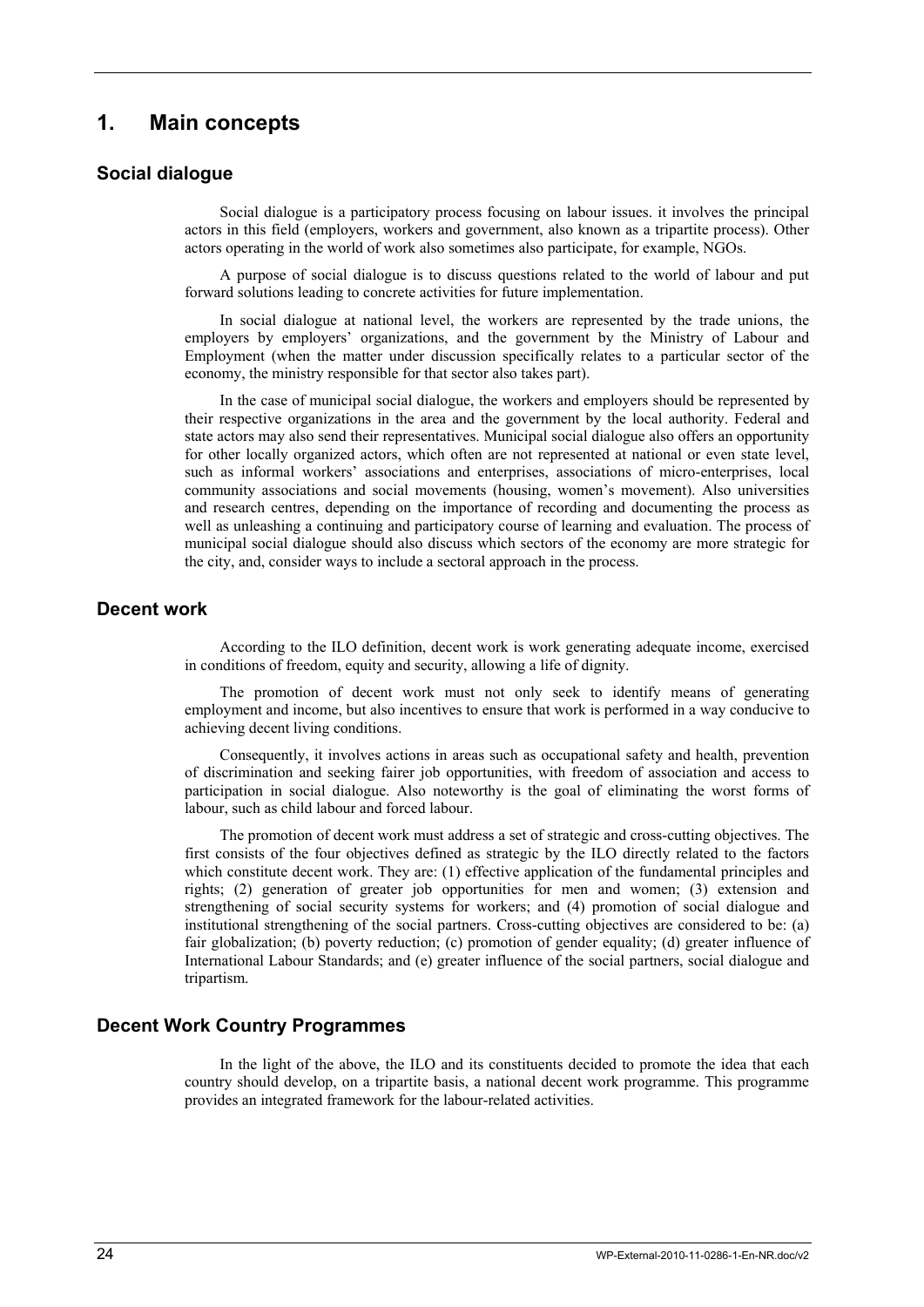### **Municipal decent work programmes**

As mentioned above, the Decent Work Country Programme can be detailed or complemented by sub-national programmes, and municipal programmes have a strategic importance, for the reasons given in the section "Importance" in the Introduction to this manual.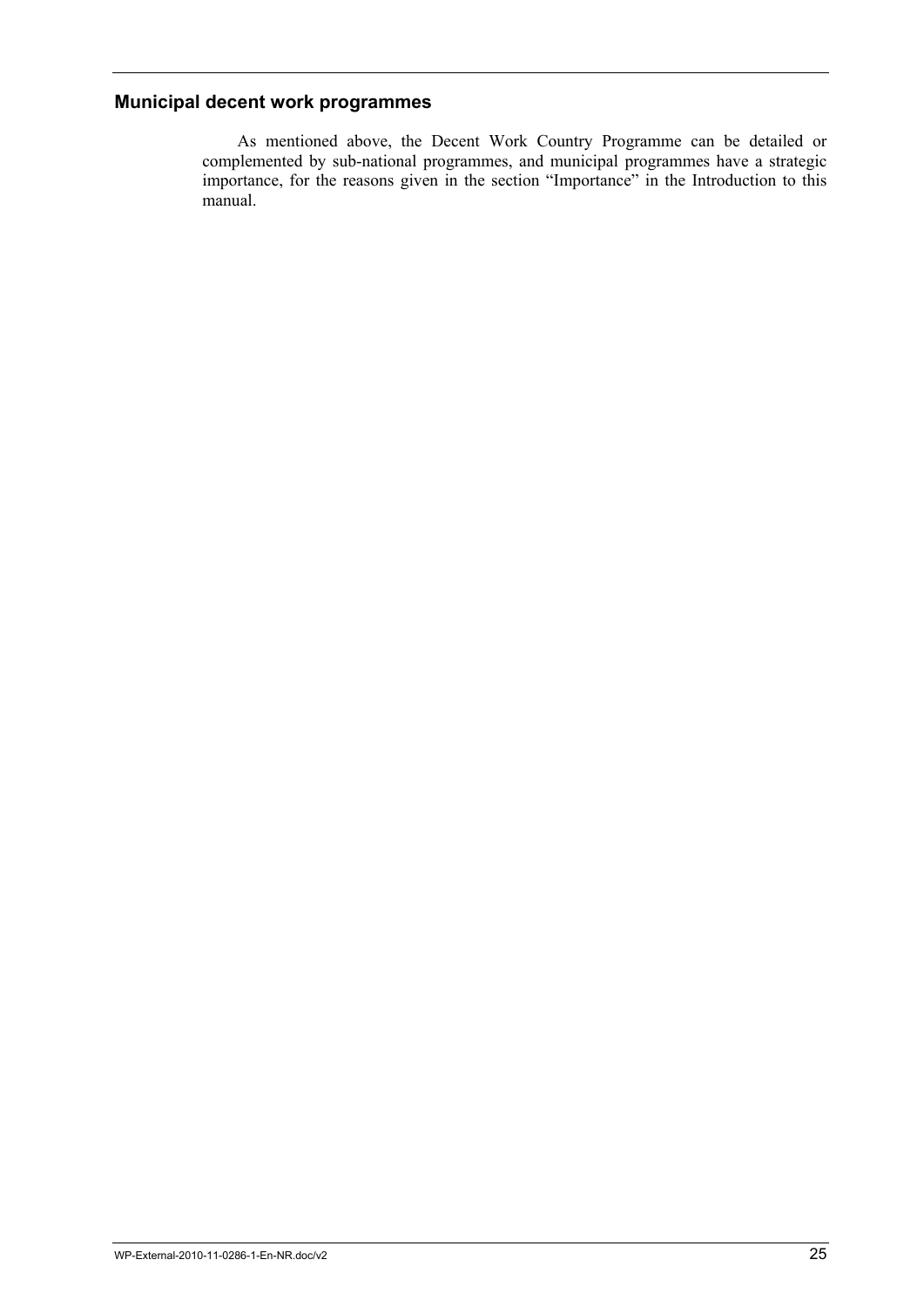## **2. Municipal social dialogue**

As explained in the previous section, Social Dialogue is a participatory process focusing on labour issues.

#### **The purpose of municipal social dialogue**

The purpose is joint discussion of questions relevant to the world of labour in the municipality and to propose solutions leading to specific activities. The process should result in the formulation and implementation of a municipal decent work programme, mentioned in the previous section and described in detail in the last section of this manual.

### **The municipal actors, Steering Committee and Coordination**

The process is owned by the municipal actors. These actors take decisions and manage the process. The government is represented by the local authority. The workers and employers are represented by their respective trade unions and associations. If there are associations of informal workers and enterprises, these should also participate, and should ideally be municipal level organizations, not only representing a given geographical area within the municipality. If there are other actors with activities in the world of labour, such as NGOs or community associations (ideally also at municipal level), they can also be invited to participate.

The process should have a Steering Committee, comprised of the appointed representatives of the participating entities.

Coordination is the responsibility of the local authority. But an alternative arrangement may be discussed and decided by the participants, for example, rotating coordination.

### **Other actors**

In principle, national and state actors may also participate. For example, representatives of the Ministry of Labour, State Secretariat of Labour, national and state trade unions and employers' organizations. But it should be made clear that it is the municipal actors who manage the process and the questions discussed have a municipal focus.

#### **Financial resources**

The execution of the programme to be discussed through the municipal social dialogue process should prioritize resources available in the municipality itself (to be discussed and defined during the process). It is also important to bear in mind that social dialogue may result in synergies and complementarity of existing resources and avoid duplication.

If necessary, state and federal resources can be mobilized, but through negotiations initiated and conducted by the municipal actors involved in the process. Equally, if the municipality needs international resources, the initiative and conduct of negotiations should come from the municipal actors.

#### **The stages in the process**

Each step in the process should have the number of meetings necessary to implement it, which varies from case to case. The time necessary to implement each stage should be discussed and agreed during the process in each specific municipality.

The main points in each stage are outlined below.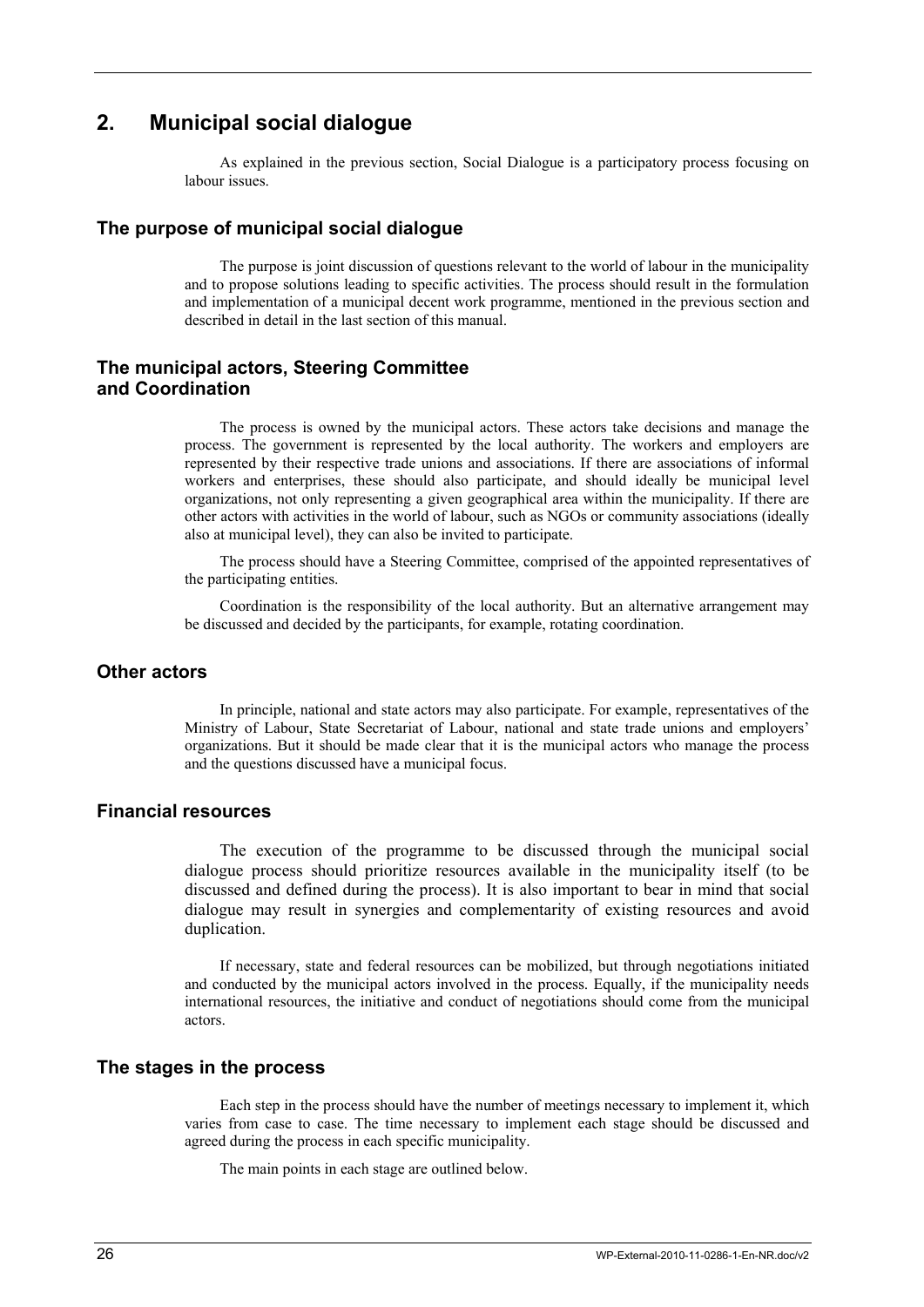#### *Stage 1: Preparation and launch*

Includes the following:

- 1(a) Identification of the principal actors. Preliminary contacts with the actors, information and preliminary agreement to participate.
- 1(b) Starting-up Office.
- 1(c) Analysis of the existing participatory processes in the municipality. Identification of opportunities for synergies with existing processes, to avoid duplication of effort. For example, the relationship between the various existing municipal councils, such as the economic development council, and other programmes and projects based on a participatory method (in Santo André (Brazil), for example: Town of the Future and the Millennium Goals, the Participatory Budget, the More Equality Programme, etc.)

#### *Stage 2: Formulation*

- 2(a) Official constitution of a Municipal Platform for Social Dialogue and appointment of the Steering Committee and the Coordinator.
- 2(b) Formulation of the municipal decent work programme, including objectives, linked activities, potential and priority sectors, the role of each actor, resources and time frame.
- 2(c) Discussion of a mechanism for monitoring the municipal decent work programme.

#### *Stage 3: Implementation and monitoring*

This stage includes the concrete implementation of the Programme activities, each under the responsibility of the actor or actors defined above.

This stage must also include a meeting or meetings to present the results of the activities and monitoring. While section 4 of this manual focuses on evaluation, its suggestions can also be useful for monitoring.

### *Stage 4: Evaluation and discussion of follow-up*

During this stage, the municipal social dialogue process and the municipal decent work programme will be evaluated.

The evaluation should also result in discussion of the continuity of the programme, even if all the activities previously proposed have been implemented with 100 per cent success. This is because an evaluation generally results in discussion of new questions, and/or expanding previously envisaged questions. See also the item on evaluation and continuity in section 3.

This stage also includes possible contacts and synergies with other municipalities which have advanced in questions of urban labour, ideally under a municipal decent work programme. See further details in the item on Formation of the Municipalities Networks in section 3.

### **3. Municipal decent work programme**

The phases of the municipal decent work programme are mentioned in the municipal social dialogue process seen in the previous section. Nevertheless, these phases will be explained in this section for greater clarity.

### **Formulation**

The first phase concerns the formulation of the programme, included in stage 2 of the social dialogue process. It results in the production of a document containing the characteristics of the programme, including its objectives and related activities, time frame, role of specific actor(s) in each activity, resources, etc.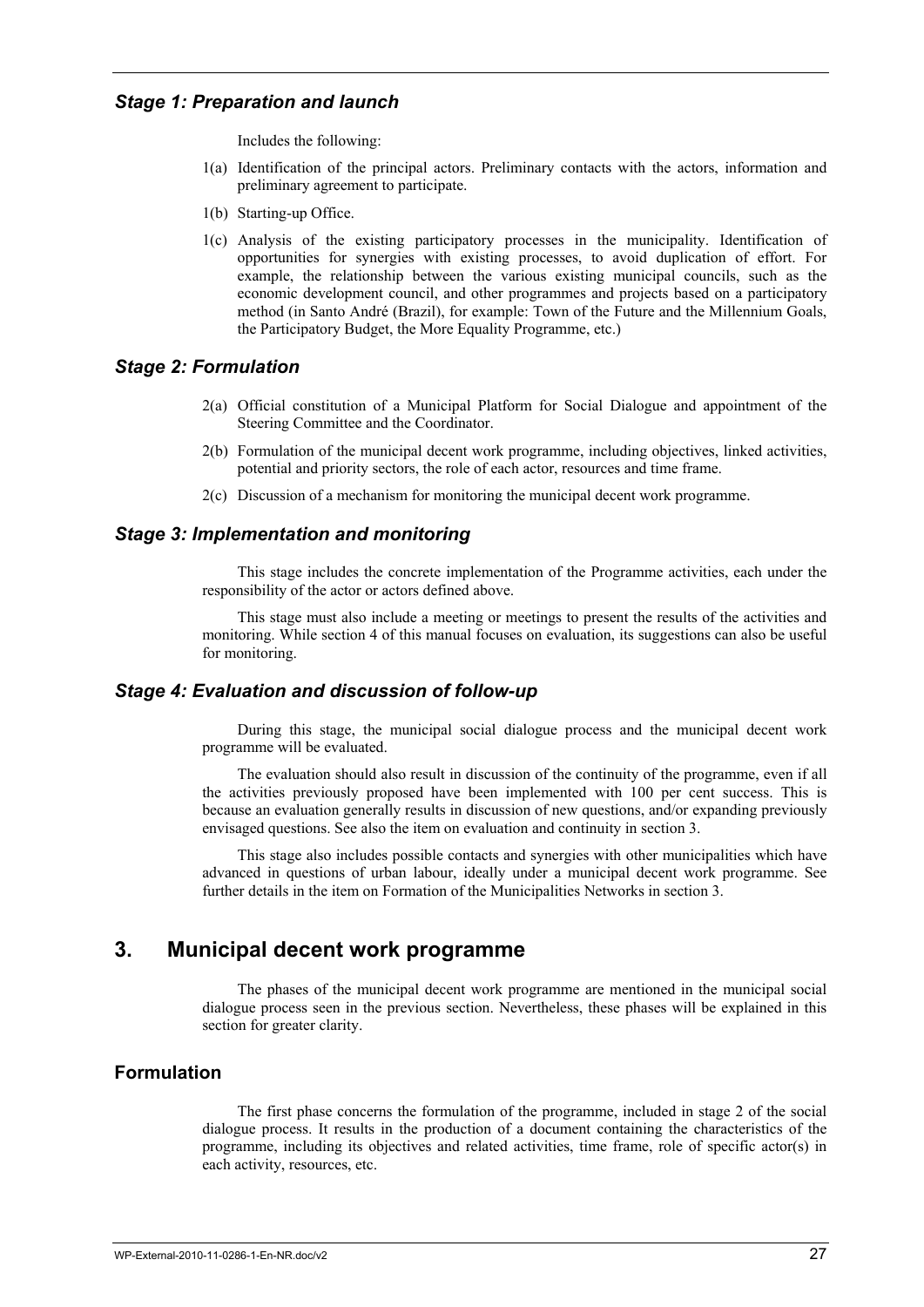#### **Implementation and monitoring**

With regard to the execution of the programme, this is included in stage 3 of the Social Dialogue process. The execution must be accompanied by monitoring by the Steering Committee of the social dialogue process. Monitoring is important to correct possible problems that may arise during the execution itself.

#### **Evaluation and follow-up**

This relates to stage 4 of the social dialogue process. Evaluation takes place when the implementation period comes to an end. The importance and details of evaluation are included in Part 4.

However, the Programme must not end with evaluation. Decent work does not have a fixed or determined ceiling. It is a process of constant improvement. Evaluation of a given programme normally results in discussion of new questions and/or expansion of previously envisaged questions. This must happen with the municipal decent work programme. Thus, the evaluation should be followed by a new stage of formulation, and continuation, follow-up to the programme.

### **Formation of a municipalities network**

Also included in stage 4 of the social dialogue process. Such network follows the example of existing networks of municipalities with a focus on other subjects (such as urban health, housing, safety, etc.).

Municipalities with decent work programmes would benefit from networking. This would facilitate exchange of information and mutual support.

This stage should also take advantage of the trend to decentralized cooperation between municipalities, which is shown by initiatives such as Mercociudades (in South America) and other city networks. Belo Horizonte in Brazil has accumulated some experience of this network approach. Concerning the replicability of a decent work programme at municipal level, it is worth highlighting the potential of the forum of municipal labour secretaries, in which the town of Santo André played a prominent role.

## **4. Suggestions for the evaluation of the municipal social dialogue process and the municipal decent work programme** <sup>1</sup>

### **Why evaluate?**

Evaluation is very important for several reasons, notably:

- allowing the actors involved the opportunity to reflect on the process of implementing the decent work programme;
- designing a better initiative in the context of the needs and resources of the municipality;
- creating accountability or determining/estimating if the initiative is implementing what was proposed and redirecting actions when necessary;
- contributing to generating knowledge, sharing valid experiences not possessed by other municipalities;

<sup>1</sup> This section is based on the proposed evaluation of healthy city projects of the World Health Organization, included in the document "Guide to Municipalities to Promote Quality of Life", and produced by the Pan-American Health Organization. The text has been revised to assure its relevance to the context of municipal decent work programmes.